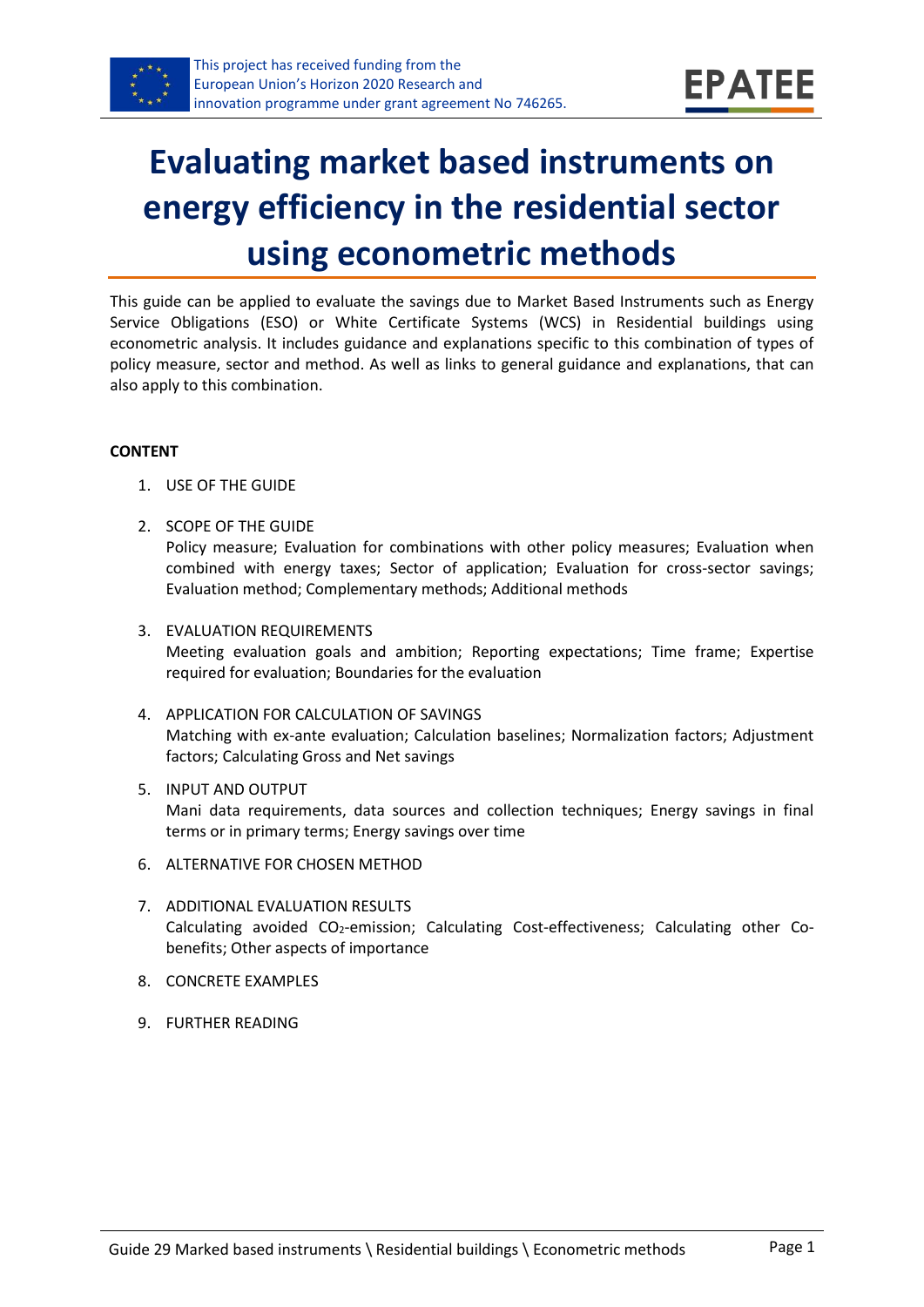# **1 | USE OF THE GUIDE – AUDIENCE, OBJECTIVES AND FOCUS**

The primary **audience** for this guide is public authorities, obligated parties and other stakeholders involved in EEOs, as well as evaluators looking for guidance on the evaluation process of energy savings in the scope of this guide.

Although the application of the guide will generally concern the national level, account will be taken of issues at EU level when relevant (e.g. the specific format of saving figures for the EED and more particularly its' Article 7).

This guide is not about the preceding step in the evaluation process, the choice of the method, but to present the case of one particular situation (combination of policy measure, sector and method). About this previous step in the evaluation process, see the general guidance about *integrating* [evaluation into the policy cycle.](https://www.epatee-toolbox.eu/wp-content/uploads/2019/04/epatee_integrating_evaluation_into_policy_cycle.pdf) However, after presenting the capabilities and limitations of the guide at hand, the user will be offered alternatives for the method within this guide (see section [6\)](#page-0-0).

The **objective** of this guide is to provide:

- Information on the scope of the guide that enables the user to decide whether this guide is suited to his/her needs, and whether complementary or additional method(s) could be needed or useful (sectio[n 2\)](#page-0-1);
- Guidance about specifying the evaluation objectives and requirements (section [3\)](#page-0-2);
- Guidance about key methodological choices to calculate energy savings (section [4\)](#page-0-3);
- Guidance about the inputs (data requirements) and outputs of the method (energy savings metrics) (sectio[n 5\)](#page-0-4)**;**
- Possible alternative methods (with pros and cons) (section [6\)](#page-0-0)
- Background about evaluation results other than energy savings (sectio[n 7\)](#page-0-5);
- Relevant examples, case studies and/or good practices (section [8\)](#page-0-6);
- Relevant references for further reading (section [9\)](#page-0-7).

The guide is intended for assessing realised (ex-post) energy savings. However, account is taken of earlier (ex-ante) evaluations of expected savings, if available (see section [4\)](#page-0-3).

The **focus** of the guide is on impact evaluation, i.e. determining the energy savings, but not on how this has been reached through a step by step process with intermediate results (process evaluation).

Readers looking for the basic and general principles of energy efficiency evaluation may find the following link about [general guidance](https://www.epatee-toolbox.eu/evaluation-principles-and-methods/epatee-topical-case-study-linkage-between-mv-tools-data-collection-and-evaluation-complementary-analysis/) useful.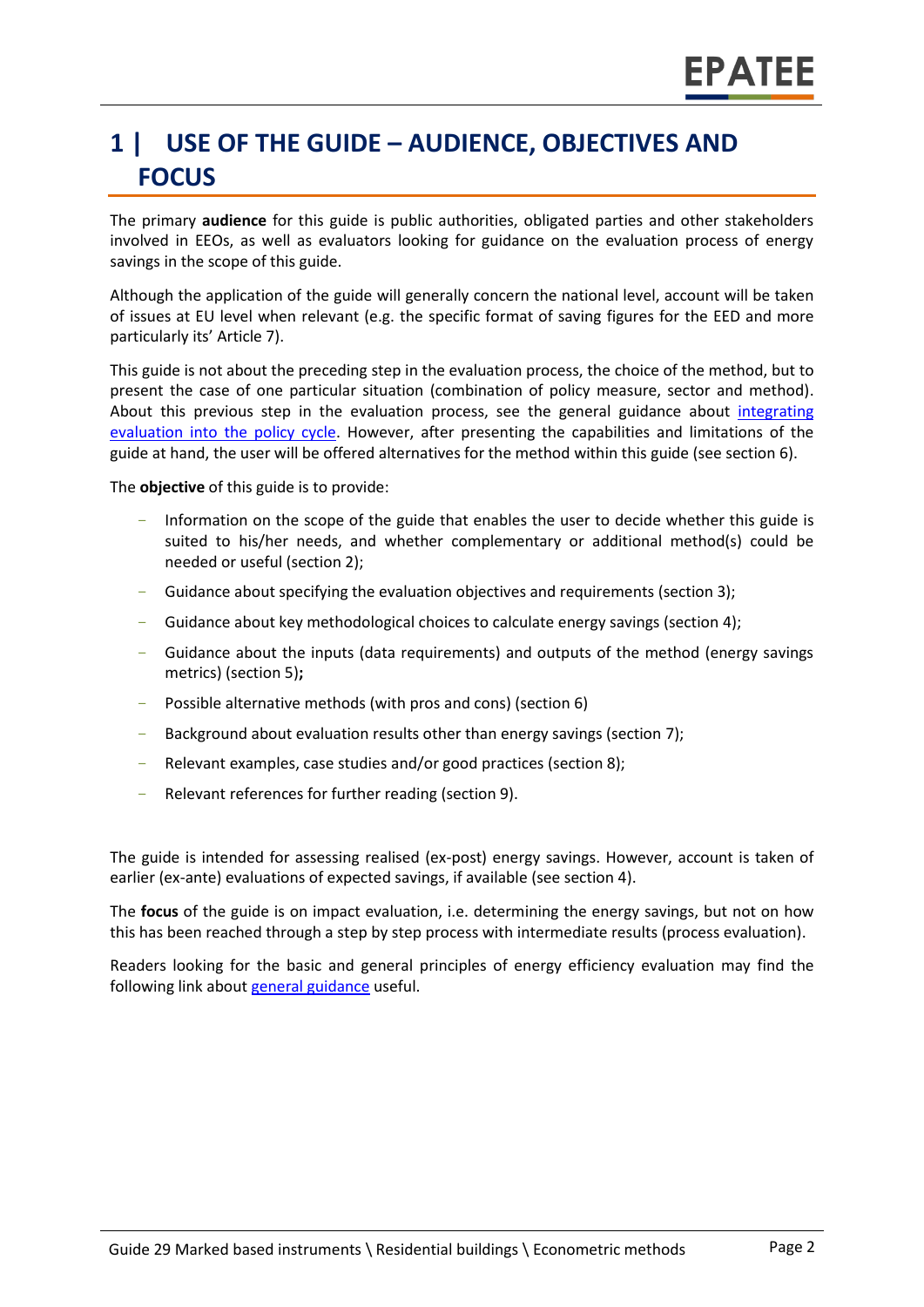# **2 | SCOPE OF THE GUIDE – POLICY, SECTOR and METHOD**

#### **2.1 About market based instruments**

EEOs are a type of **market-based instruments** (general category used in the [EPATEE Toolbox](https://www.epatee-toolbox.eu/) and [Knowledge Base,](https://epatee.eu/knowledge-base) as well as in the [MURE database\)](http://www.measures-odyssee-mure.eu/). Market-based instruments are policies that set targets in terms of outcomes (e.g. energy savings) to be delivered by **market actors**, without prescribing the delivery mechanisms and types of actions to achieve these targets [\(IEA, 2017\)](https://webstore.iea.org/insights-series-2017-market-based-instruments-for-energy-efficiency).

EEOs are regulatory mechanisms setting energy savings targets, which can be expressed in energy or  $CO<sub>2</sub>$  savings that must be achieved by obligated parties (either energy suppliers or energy distributors). EEOs include rules about what types of actions can be eligible, how energy savings shall be calculated, how obligated parties shall demonstrate their role in stimulating actions (materiality issue), if third parties can be involved in the scheme, if approved energy savings can be traded (cf. white certificates schemes), penalties in case of non-achievement, etc. [\(Bertoldi et al. 2015\)](https://www.eceee.org/library/conference_proceedings/eceee_Summer_Studies/2015/2-energy-efficiency-policies-8211-how-do-we-get-it-right/how-is-article-7-of-the-energy-efficiency-directive-being-implemented-an-analysis-of-national-energy-efficiency-obligations-schemes/).

The main specificity of market-based instruments (here EEOs) is that, within the framework set by the policy, the market actors are free to choose their strategy (flexibility of delivery mechanisms). The underlying assumption is that this approach helps to minimize or optimize the costs of energy savings. In practice, the cost-efficiency of an EEO scheme will depend, among other factors, on the efficiency of its administration, and particularly the way that the energy savings are monitored and verified (Broc 2017).

EEOs can also have other goals than least-cost savings, such as alleviating energy poverty or favouring the market penetration of innovative actions or any actions favored by authorities for ad hoc reasons. These goals can influence the evaluation objectives.

In terms of evaluation, one specificity of EEOs is that most of the activities of the schemes are implemented by market actors. This can create difficulties in accessing or collecting data, particularly about costs (Rosenow and Bayer, 2017). Public authorities can enforce requirements about what data shall be provided or stored by the obligated parties. A key design issue is thus to find the right balance between these requirements and minimizing the administration costs (for the obligated parties, as well as for the public authorities making the controls and verifications).

More information and examples on the different subtypes residing under the main type **market based instruments** can be found in: in the [EPATEE Toolbox](https://www.epatee-toolbox.eu/) and [Knowledge Base,](https://epatee.eu/knowledge-base) as well as in the [MURE database\)](http://www.measures-odyssee-mure.eu/). The focus of this guide is restricted to Energy Efficiency Obligations (EEO), but is useful as well to evaluate White Certificate Systems (WCS), which can be seen as an extension of the EEO.

In the evaluation of broad schemes like EEO (Energy Efficiency Obligation) or WCS (White Certificates Schemes), different methods can be applied for various (sub) sectors or types of projects. Therefore, this guide can be combined with other guides to evaluate the savings of the scheme.

Article 7 of the Energy Efficiency Directive (EED) requires EU Member States to introduce energy efficiency obligation schemes. EEOS require energy companies to save 1.5% of their final energy sales on an annual basis with EE projects. As an alternative to EEOSs, Article 7 provides Member States the option to introduce alternative policy measures to EEOS as long as these measures deliver equivalent energy savings.

More detailed information on the evaluation of market based instruments can be found in thi[s link.](https://www.epatee-lib.eu/media/docs/EMEEES_WP2_D1_Assessment_existing_evaluation_2008-04-21.pdf)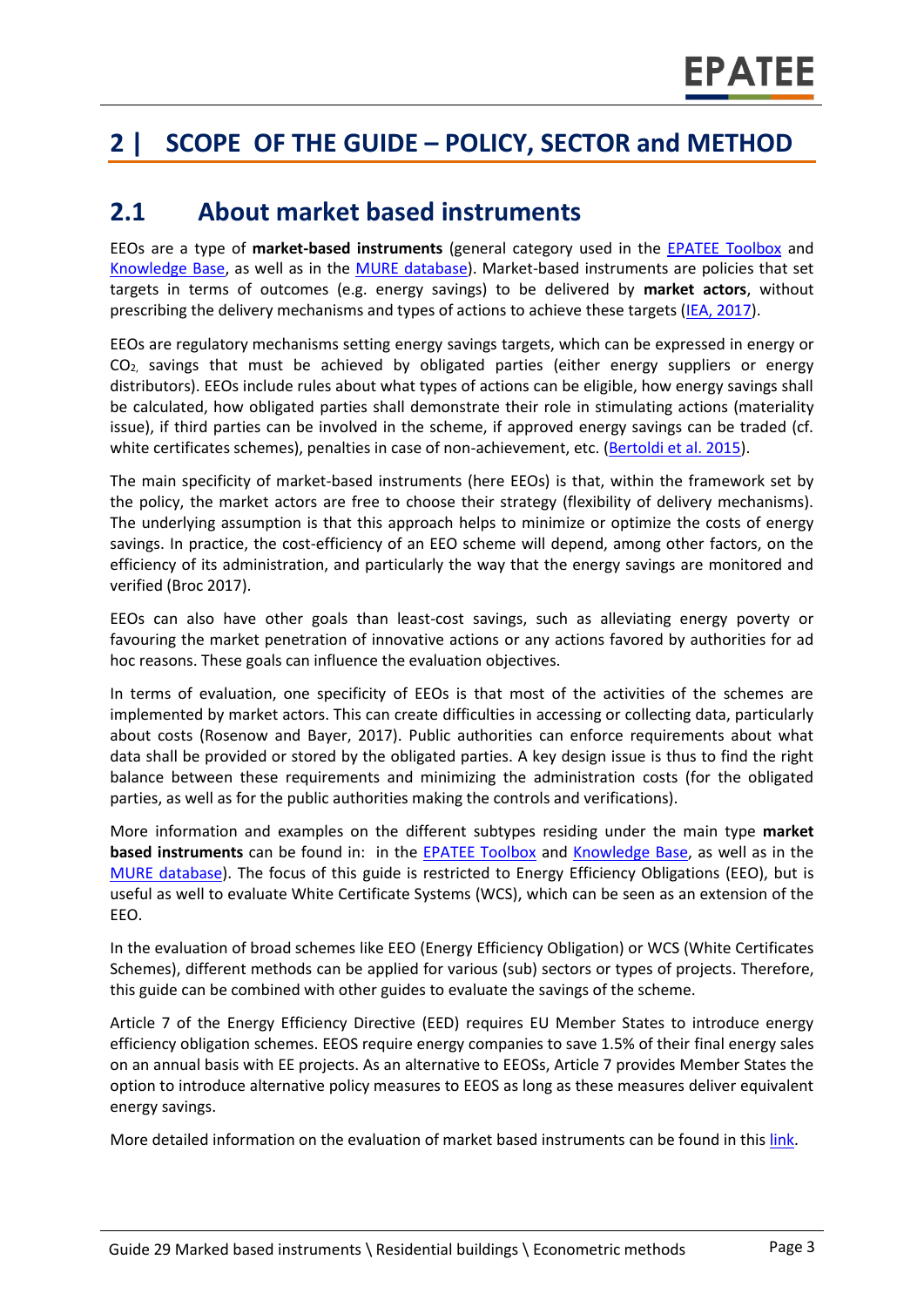# **2.2 Evaluation for a combination of policy measure types**

Depending on the national context, there can be overlaps between the EEO and other policy measures. The EEO can include rules to avoid certain overlaps, for example by specifying that actions receiving a public subsidy cannot be eligible to the EEO (e.g. in Austria or Italy), or that only actions with a performance higher than minimum requirements set in current regulations are eligible (rule used for most EEOs).

At the opposite, the EEO can allow actions that received a support or incentive from other policy measures. For example, when the financial barriers are supposed to be too high to be overcome by incentives provided by market actors only (e.g. for renovation works in dwellings, as in France and Ireland).

When market based instruments are combined with other policy measures types it is assumed that the overall savings are mainly resulting from the policy measure at hand. However, the evaluation concerns the combined savings effect of both policy measures.

The guide at hand is not capable of attributing part of the (overall) calculated savings to each of the policy measures (see also Double counting in the section on Gross to Net savings).

For attributing part of the (overall) calculated savings to each of the policy measures see section on Concrete examples.

#### **2.3 Evaluation when combined with energy taxes**

The calculated savings effect for market based instruments will overlap with that of the energy tax. The guide is not capable of attributing part of the (overall) calculated savings to either the policy measures at hand or the energy tax. For dealing with this overlap see section on Gross to Net savings.

Separating the effects of the EEOs and carbon/energy taxes goes beyond the scope of this guidance.

It should be noted that EEOs can have an impact on energy prices, depending on the cost recovery mechanisms, i.e. how the obligated parties can recover the costs they have incurred to meet their energy efficiency targets. When analysing the interactions between EEOs and carbon/energy taxes, a first issue is therefore to assess the impact of the EEOs on energy prices [\(Giraudet and](https://hal.archives-ouvertes.fr/hal-01016110/document) Finon, 2015). However, in most cases, this impact remains small compared to the share that energy taxes represent in energy prices. Nevertheless, this impact might be high compared to the margin of the energy suppliers, which is important when the supplier is selling forward energy at fixed price and shall anticipate the future impact of EEOs on the energy price.

#### **2.4 About the residential sector**

EEOs can be transversal (i.e. actions are eligible in several or all sectors, like for most EEOs in Europe), or restricted to a particular sector (e.g. residential sector, like in UK). This guidance is focused on actions done in the residential sector.

Most EEOs make the difference between action types that can be **standardised** and thus evaluated with **deemed savings** (case dealt with in this guidance), and action types that are more specific and require case-by-case energy savings calculations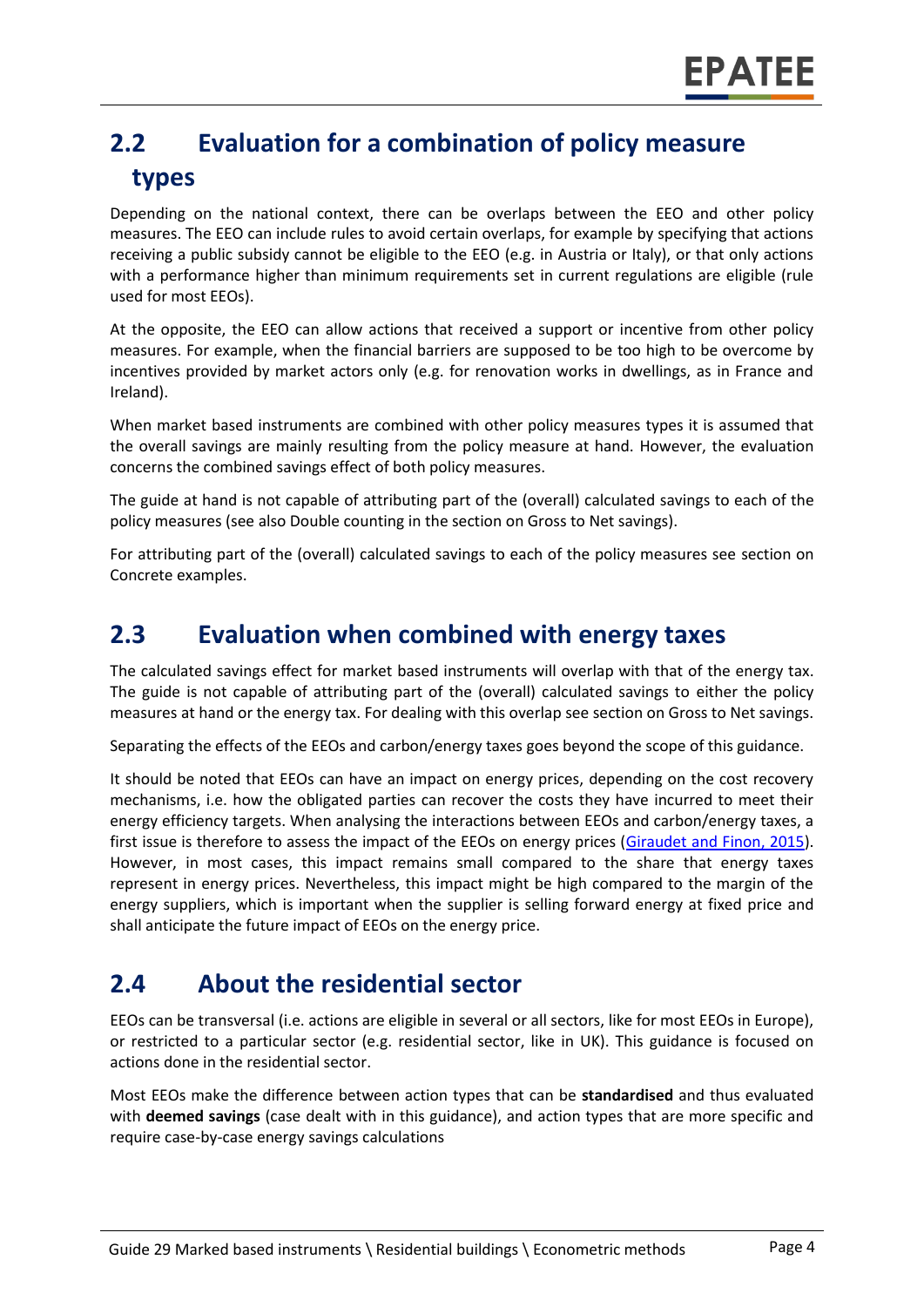Actions done in the residential sector are usually easier to standardise, hence the focus of this guidance. Nevertheless, most of this guidance can also be applied to standardised actions defined for other sectors

Information on (sub) sectors defined in the Toolbox can be found in the [EPATEE terminology,](https://www.epatee-toolbox.eu/wp-content/uploads/2018/10/Definitions-and-typologies-related-to-energy-savings-evaluation.pdf) chapter 2, p.17.

#### **2.5 About econometric analysis**

Information about the various evaluation methods can be found [here,](https://www.epatee-toolbox.eu/wp-content/uploads/2019/04/Saving_calculation_methods_for_EPATEE_Toobox_2019_04_24.pdf) table 1 and 2. This source also covers the combination of the method at hand with other methods, which will be dealt with below.

The econometric method is a top-down simulation with econometric models. An econometric model specifies the statistical relationship that is believed to hold between the various economic quantities pertaining to a particular economic phenomenon, in this particular case energy savings. In the case of the econometric method, a detailed econometric model with access to an update database is required and is also a prerequisite for the use of this method, as setting up such a detailed economic model is a significant effort. However, in several countries such a model and database will be available. The model provides a regression analysis of energy use over time.

Regression analysis can attribute changes in energy consumption to all kind of explaining factors, in this case the uptake of different retrofit actions and their effects on gas consumption, dependent on a set of dwelling features, income and tenure. The results incorporate also the effects of higher energy prices and stimulating policies (including free riders and take‐back, thus the net savings). But these effects have not been separated from total savings because they were not taken into account in the regression analysis. None of the additional methods can address these effects because there is not a control group with different prices and policy. As for total savings billing analysis is not useful because it cannot attribute the savings to different retrofit actions or policy effects. The measurement method can be applied (on a subset of dwellings) at disaggregated level to check the savings per type of retrofit action, but cannot separate the policy effect. The same is true for engineering estimates, but this method is more costly. Deemed savings that have been checked with other methods can be used as a check on savings per retrofit action. But the unit consumption method is only useful for equipment and not for insulation measures. As for total savings methods the (sub) sector intensity method provides neither the savings per retrofit action, nor the policy effects.

### **2.6 Complementary methods to determine total savings**

This guide does not concern complementary methods.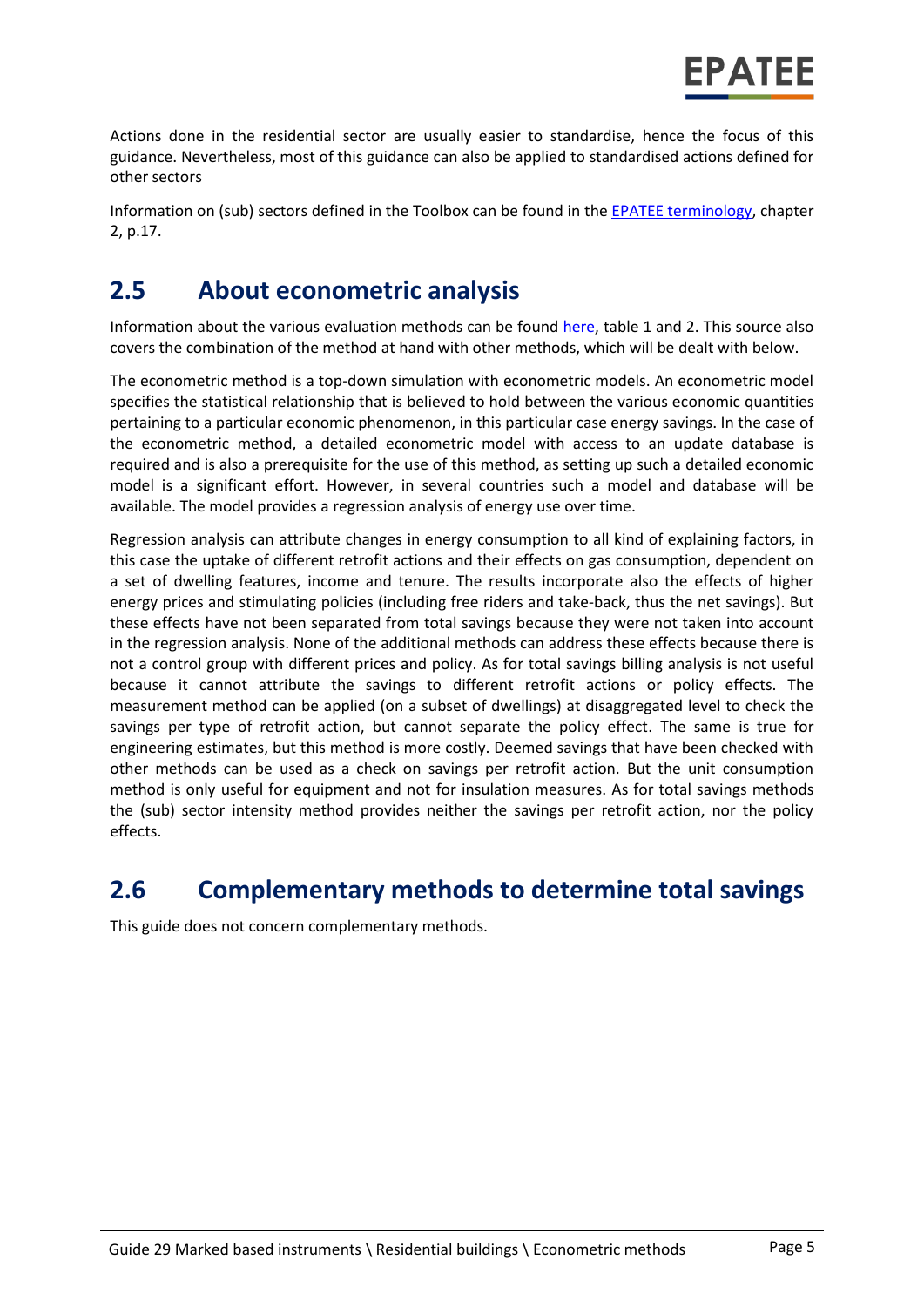# **2.7 Additional methods to increase reliability of the results**

An additional method can be applied on top of econometric analysis to improve the reliability of the evaluation results and/or the cost-effectiveness of the evaluation approach.

In regression analysis the combined effect of a set of explaining variables is analysed. This implies that leaving out, or adding, an explaining variable may change the values of regression factors for all other explaining variables. Moreover, the results are dependent on the quality of the yearly data for all variables applied.

Regression analysis focusing on aggregated energy consumption is a top-down "black box" approach which can best be checked with bottom-up approaches focusing on the different saving actions influenced by energy taxes. This concern the methods deemed savings, engineering estimates, unit consumption or (sample-wise) measurement.

| <b>Type of method</b>           | <b>Short description</b>                                                                                                                                                                                                                                               | <b>Objective</b>                                                                                                                                                                      |
|---------------------------------|------------------------------------------------------------------------------------------------------------------------------------------------------------------------------------------------------------------------------------------------------------------------|---------------------------------------------------------------------------------------------------------------------------------------------------------------------------------------|
| <b>Deemed savings</b>           | Deemed savings are the result of<br>standardised calculations where most of the<br>parameters are defined beforehand, based<br>on reference values (e.g. national statistics<br>on the building stock) or results from<br>previous studies on the same type of action. | To verify if the average values<br>and assumption used in the<br>econometric models are<br>representative of the<br>participants or actions reported                                  |
| <b>Direct</b><br>measurement    | Direct measurement can be done on a<br>specific parameter (e.g. sensors to monitor<br>duration of use), or on the energy consumed<br>by a given equipment or process (e.g. sub-<br>metering).<br>For more details, see e.g. (Mort 2017)                                | To verify if the average values<br>and assumption used in the<br>econometric models reflect<br>actual conditions (e.g. energy<br>performance, duration of use,<br>indoor temperature) |
| <b>Billing analysis</b>         | Calculation of energy savings from metered<br>data of energy bills.<br>For more details, see Specific Guidance 29                                                                                                                                                      | To assess actual energy savings<br>(as can be experienced by the<br>end-users)                                                                                                        |
| <b>Engineering</b><br>estimates | Calculation of energy savings, based on<br>engineering model or formula, and using<br>data specific to the cases evaluated (e.g.<br>using of Energy Performance Certificates)<br>For more details, see Specific Guidance 30                                            | To test the robustness of the<br>results of the econometric<br>models                                                                                                                 |

For possible combinations with an additional method see also chapter 6 in the document [here.](https://www.epatee-toolbox.eu/evaluation-principles-and-methods/general-principles/saving-calculation-methods-and-their-application-in-the-epatee-toolbox/)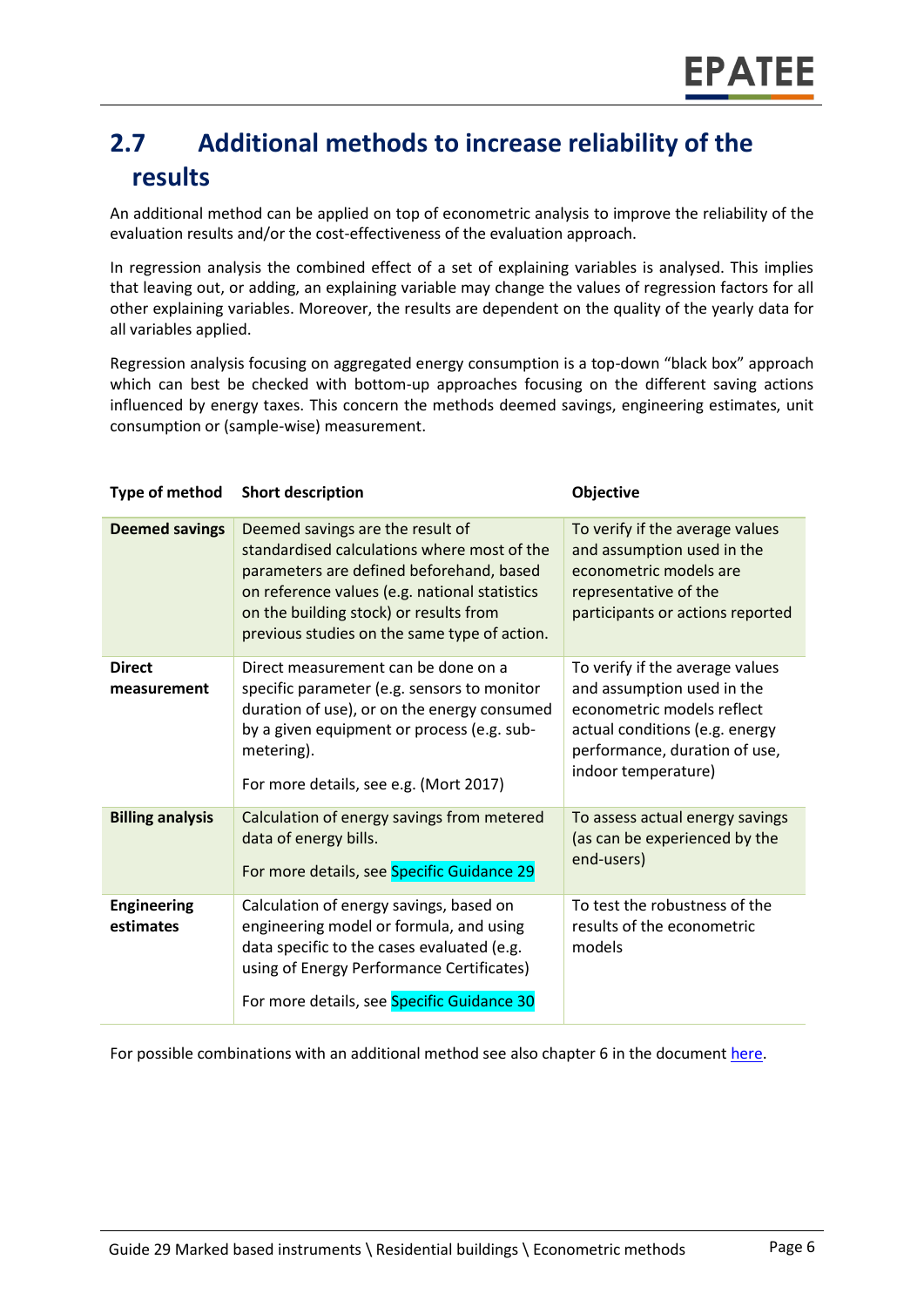# **3 | EVALUATION OBJECTIVES and REQUIREMENTS**

#### **3.1 Meeting evaluation goals and ambition**

The table shows whether this guide (econometric methods) can be used to report on general evaluation goals or criteria. See also [\(Broc et al.,](https://www.epatee-lib.eu/media/docs/D4_EMEEES_Final.pdf) 2009).

| General types of evaluation goals or criteria                        | Level of<br>ambition | <b>Remarks</b>                                                                                                                       |
|----------------------------------------------------------------------|----------------------|--------------------------------------------------------------------------------------------------------------------------------------|
| Calculation of realized energy savings from saving<br>actions        | Limited              | <b>Regression analysis</b><br>does not focus on<br>specific saving actions                                                           |
| Calculation of energy savings attributed to the policy<br>measure(s) | Low                  | Regression analysis may<br>be used for distinction<br>of autonomous and<br>price driven effects<br>from energy savings<br>(top-down) |
| Cost-effectiveness of saving action (for end-users)                  | N/A                  | Method does not<br>provide insights on cost-<br>effectiveness                                                                        |
| Cost-effectiveness of policy (from a society's<br>perspective)       | N/A                  | Method does not<br>provide insights on cost-<br>effectiveness                                                                        |
| CO <sub>2</sub> -emission reduction from saving actions              | Limited              | <b>Regression analysis</b><br>does not focus on<br>specific saving actions                                                           |
| $CO2$ -emission reduction attributed to the policy<br>measure(s)     | Low                  | See energy savings                                                                                                                   |

For more information on verification of actual energy savings and attribution/baseline/corrections, see section 4, and for cost-effectiveness and emission reduction see section 7.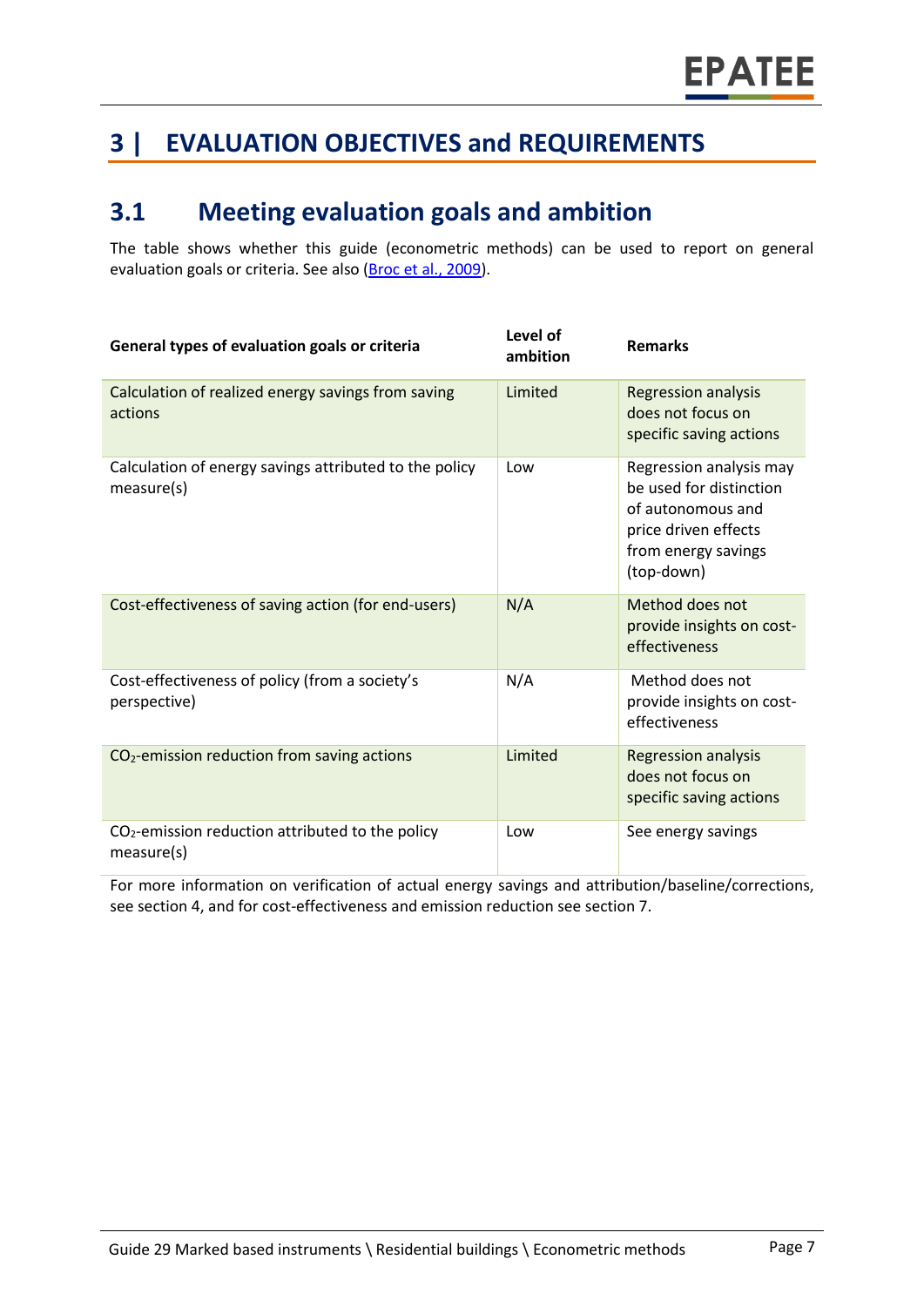## **3.2 Reporting expectations**

The rules of the EEO include the definition of the unit used to count the results to be reported by the obligated parties. This unit includes several criteria for which various options are possible.

| <b>Criteria</b>                                         | <b>Common options</b>                                                                    | <b>Remarks</b>                                                                                                                                                                                                                                                                                                                                                                                                                                                                                                                                                                    |
|---------------------------------------------------------|------------------------------------------------------------------------------------------|-----------------------------------------------------------------------------------------------------------------------------------------------------------------------------------------------------------------------------------------------------------------------------------------------------------------------------------------------------------------------------------------------------------------------------------------------------------------------------------------------------------------------------------------------------------------------------------|
| <b>Nature of the</b><br>objective                       | <b>Energy savings</b><br>CO <sub>2</sub> savings<br><b>Bill savings</b>                  | Choice mostly depending on the primary objective<br>of the EEO                                                                                                                                                                                                                                                                                                                                                                                                                                                                                                                    |
| <b>Duration</b> for<br>which the results<br>are counted | Annual (or first-year)<br>Lifetime cumulated<br>Cumulative over the<br>obligation period | Choice depending on the EEO objectives and on<br>the diversity of actions possible. A "lifetime<br>cumulated" unit can be chosen to value long-<br>lifetime actions, Possibly applying a discount factor<br>(for more details see Energy Savings over time in<br>section 5). Defining saving lifetimes requires<br>assumptions that can add uncertainties to the<br>deemed savings.                                                                                                                                                                                               |
| <b>Energy basis (if</b><br>nature = energy<br>savings)  | Primary energy savings<br>Final energy savings                                           | It is a political choice, depending on the intention<br>of the objectives of the public authorities. The two<br>biggest EEOS in Europe are for one (French) based<br>on final energy savings, and the other one (Italian)<br>on primary energy savings. It shall be mentioned<br>that to include cogeneration in the scope of the<br>actions, primary energy savings shall be taken into<br>account.<br>EED article 7 requires to report to the European<br>Commission final energy savings. However it allows<br>countries to count primary energy savings at<br>national level. |
| Energy unit (if<br>nature = energy<br>savings)          | Multiple of Joule (e.g.<br>PJ), toe (e.g. ktoe) or<br>kWh (e.g. TWh)                     | Choice usually depending on the energy unit<br>commonly used in the country (e.g. for the<br>national energy balance)                                                                                                                                                                                                                                                                                                                                                                                                                                                             |
| <b>Evaluation</b><br>perspective                        | Gross / Additional / Net                                                                 | For more explanations, see in section 4 Calculating<br>Gross and Net energy savings.                                                                                                                                                                                                                                                                                                                                                                                                                                                                                              |

Possible reporting options:

- Net savings
- Yearly savings
- Effect of other variables than energy taxes, e.g. energy using activities or another policy measure.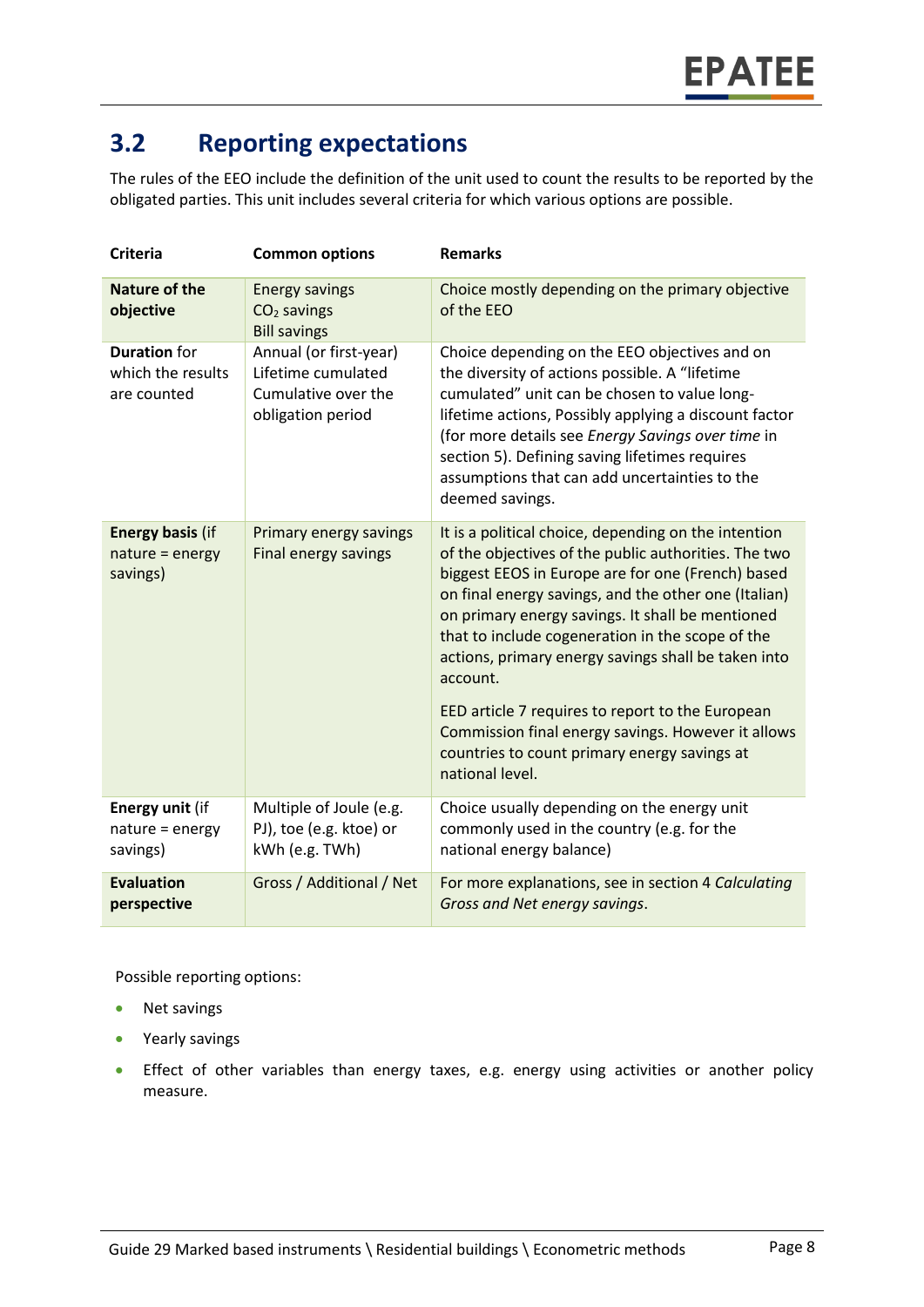### **3.3 Time frame for evaluation**

The length of the period under evaluation is dependent on the active period of the policy measure, the need to monitor developments before the implementation of savings actions (in case of methods based on before/after saving actions), and the time needed to present (reliable enough) results or impacts that fit into the decision making process. In some cases, the periodicity of evaluation can be set by law.

For regression analysis, the time series for analysis should be as long as possible, covering changes in most of the explaining variables and/or energy consumption. Preferably, the length of the period before the introduction of the policy should be as long as that of the active period of the measure (without major changes in this period).

The planning of evaluation activities concerns regular monitoring of energy consumption and factors that define consumption, intermediate check of (ex-ante) estimated (unitary) savings through measuring or surveys, intermediate evaluations to improve the policy implementation and the final evaluation and reporting. See also the EPATEE guidance about [how to plan and prepare evaluations.](https://www.epatee-toolbox.eu/evaluation-principles-and-methods/process-of-evaluation/how-to-plan-and-prepare-evaluations/)

## **3.4 Expertise needed for chosen method**

The actual estimation and interpretation requires expertise in econometric and statistical analysis (theory and practice) including the testing of statistical parameters to assure quality and robustness of the results.

In order to set up a reliable regression analysis expertise is needed on the possibilities and limitations: the choice of relevant influencing variables, possible regression formulas (including lagged variables or deterministic variables) and the availability/quality of time series for all variables.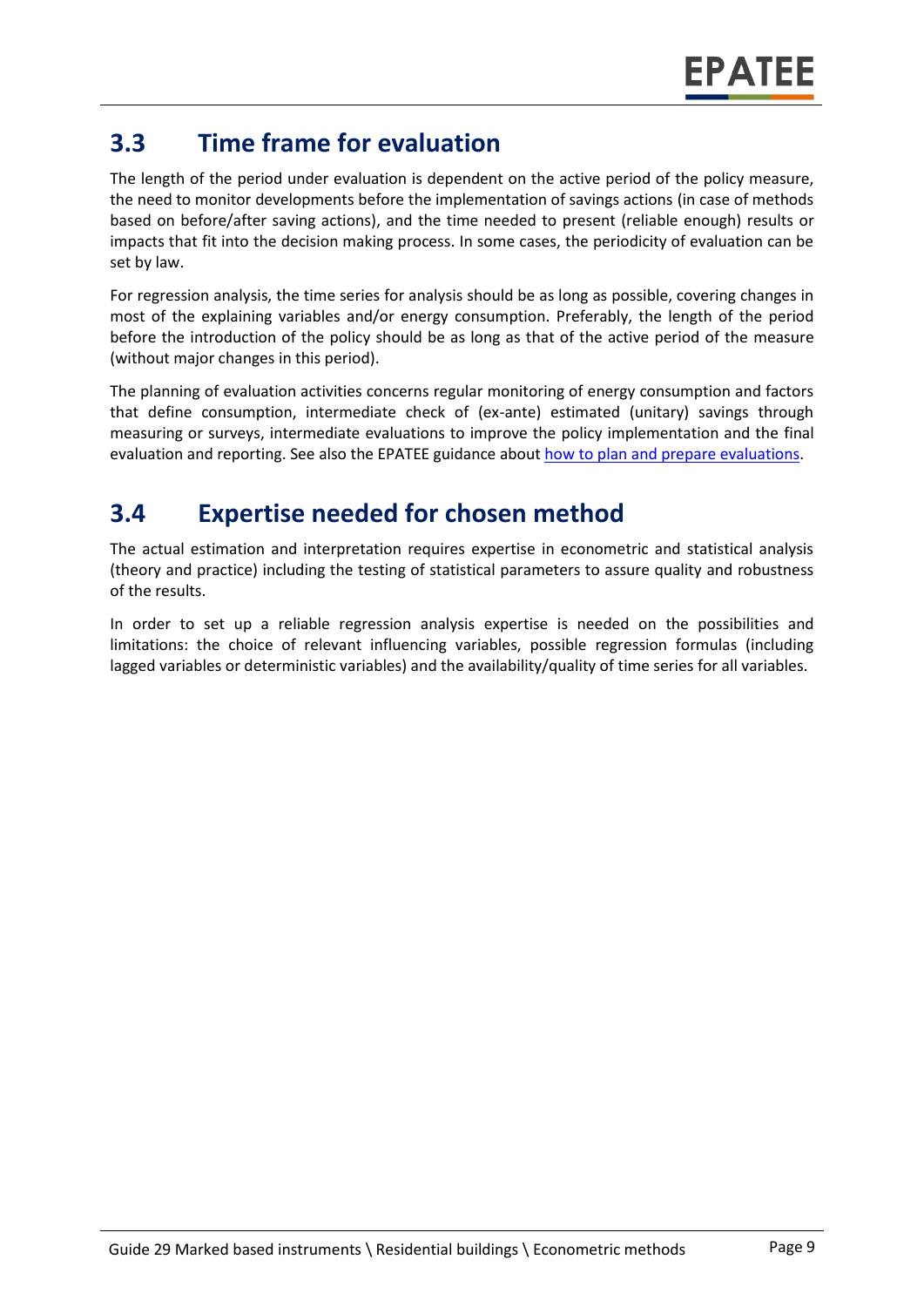# **4 | KEY METHODOLOGICAL CHOICES FOR CALCULATION OF ENERGY SAVINGS**

General principles of calculating savings using different methods can be found in [\(Broc et al.,](https://www.epatee-lib.eu/media/docs/D4_EMEEES_Final.pdf) 2009) and in [\(Eichhammer et al., 2008\)](https://www.epatee-lib.eu/media/docs/EMEEES_WP3_Report_Final.pdf).

This section deals with key methodological choices to be considered when calculating energy savings: consistency between ex-ante and ex-post evaluation, baseline, normalization and adjustment factors. These choices are important **to document** when reporting energy savings, to ensure the **transparency** of the results.

Contrary to most other methods used in the guidance this method does not show the composition of the savings, e.g. amount of insulation actions times the unitary savings per action, including the investments made, etcetera. However, given an application per category, insight in the contribution per group of end-users will be provided.

This method provides by nature the net savings due to the market-based instrument, thus no corrections of gross savings are needed. However, if other policy measures focus on the group of end-users affected by the market-based instrument, a correction should be made for Double counting (the contribution of other policy measures, see paragraph on Gross to Net savings).

#### **4.1 Matching method with earlier ex-ante evaluation**

From the viewpoint of methodological consistency and data availability using the same method in the ex-ante evaluation and in the ex-post evaluation is recommended. However, regression analysis builds on an extensive set of observed values over a considerable period. Using regression analysis for the ex-ante evaluation is only possible if information is available from comprehensive energy scenarios. Therefore, regression analysis is most often not an option for an ex-ante evaluation.

Ex-post regression analysis could be matched with ex-ante methods such as deemed savings, engineering estimate or elasticity analysis (see chapter 7 in thi[s document\)](https://www.epatee-toolbox.eu/wp-content/uploads/2019/04/Saving_calculation_methods_for_EPATEE_Toobox_2019_04_24.pdf).

The deemed savings and engineering estimate methods concern the ex-ante calculation of individual savings for a given action. A complementary method providing number of actions (see section 2) is needed to calculate the total savings that can be compared with the regression results. However, given these ex-ante bottom-up methods, applying them ex-post as well seems more appropriate than regression analysis.

The elasticity analysis method provides directly ex-ante total savings (see Specific Guidance 22), which can be compared with ex-post regression results. Given an evaluation using ex-ante elasticity analysis, the ex-post regression analysis can be seen as a more elaborate evaluation version (see section 2). Regression analysis provides the opportunity to calculate the effect of a measure while accounting for the effect of other drivers and policy measures.

It is important here to **distinguish ex-post verifications done as part of controls, and ex-post verifications done as part of an evaluation**.

Controls are commonly decided on a risk-based approach, in order to focus the means of control where the risks are higher or more critical. Therefore, results from controls are not meant to be representative.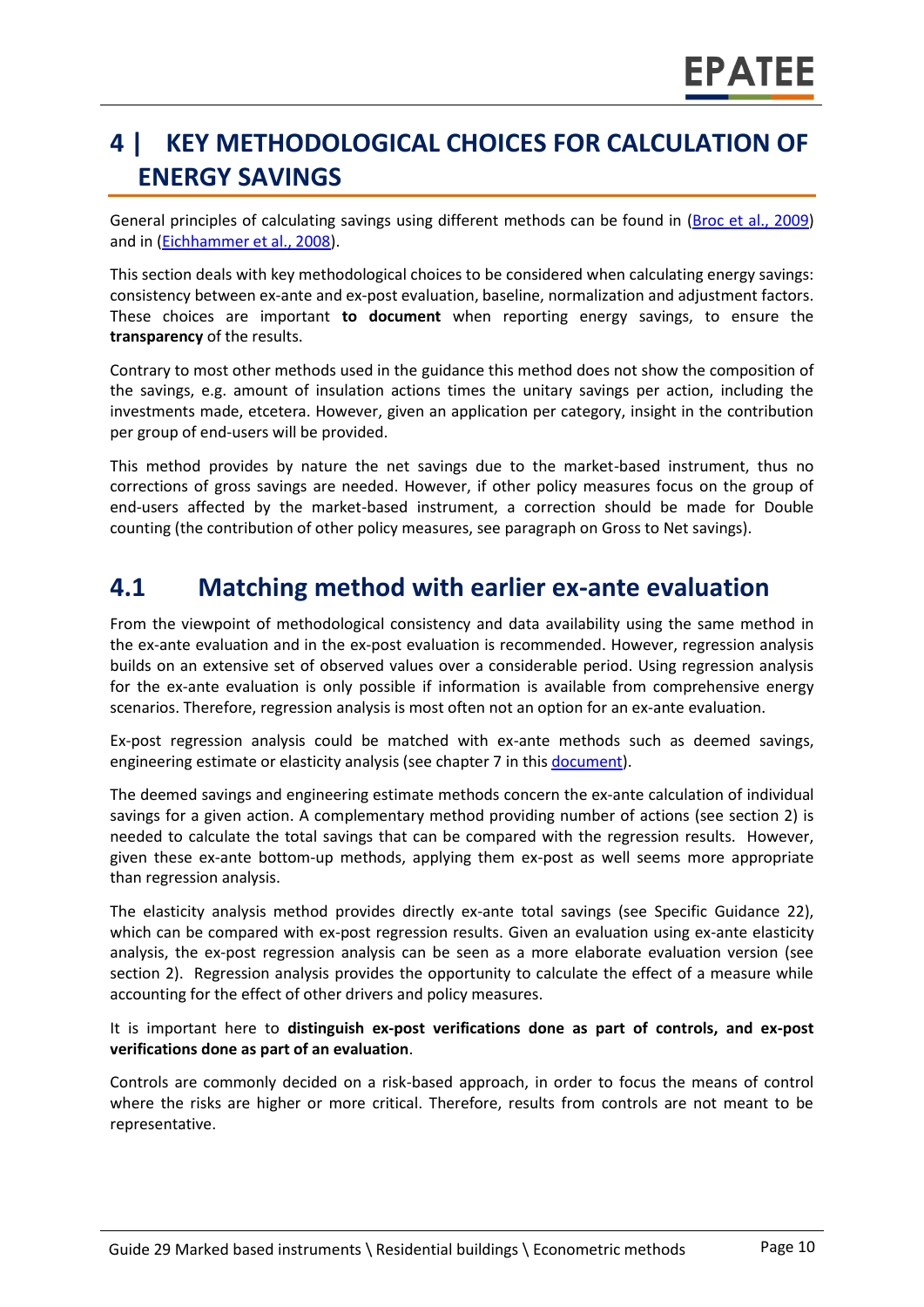Evaluation methodologies are usually designed to look at the whole scheme, taking into account representativeness, risks of sample bias, etc. Depending on the evaluation objectives, evaluation results can thus be expected to be representative.

If the econometric method does not provide an acceptable combination with the earlier applied exante method it might be useful to select another method (see examples of alternatives in section [6\)](#page-0-0).

In practice, ex-ante and ex-post evaluations are applied consecutively. The ex-post evaluation builds on an ex-ante evaluation that makes use of data coming from previous ex-post evaluation or studies (e.g. about previous periods of the same policy measure, or about the same types of energy saving actions as the ones promoted by the new policy measure). These previous ex-post studies could have used another type of method as well

### **4.2 Calculation baselines**

Energy savings are defined in general as the difference between the actual situation and a reference situation without the saving actions (and without the policy measures that influence these saving actions). In case of saving actions the reference situation can be defined using various calculation baselines. For further background see the link to thi[s document.](https://www.epatee-toolbox.eu/wp-content/uploads/2019/04/Application_of_KB_savings_baselines_and_correction_factors_in_the_Toolbox_and_PSMCs_190418_.pdf)

In the case of the present guide, no baseline is applicable because the calculated savings from saving actions due to energy taxes are a direct result of the regression analysis, where the introduction of the measure is one of the explaining variables. The introduction of the tax in a year resembles a "Before/after" baseline but because of an analysis over the whole period and for all other explaining variables no separate results before and after the introduction moment are supplied.

### **4.3 Normalization factors**

The calculation with **no baseline** provides a change in energy consumption that should be corrected for influences on energy consumption other than the saving actions. These so-called normalization factors can be *weathe*r (with effect on consumption), the rebound effect and changes in energy using activities, such as production (industry), *occupation rate* (buildings) or *car usage* (transport).

For more details about prebound and rebound effects, see for example the topical case study about the comparison between estimated and measured energy savings [\(Sipma et al., 2019\)](https://www.epatee-toolbox.eu/evaluation-principles-and-methods/epatee-topical-case-study-comparing-estimated-versus-measured-energy-savings/), or the [webinar #4](https://epatee.eu/events/webinar-4-how-and-what-can-we-learn-verifying-energy-savings-first-estimated-engineering) of EPATEE.

The rebound effect is already accounted for in observed energy consumption and the change in activity is processed in the time series for activity as explaining variable. The only normalization factor weather can be processed through correction of energy consumption data for yearly deviations from long term weather (mean outdoor temperature during the heating season or mean number of hot summer days for cooling). But this correction can also be made part of the regression analysis, using time series for weather as explaining variables.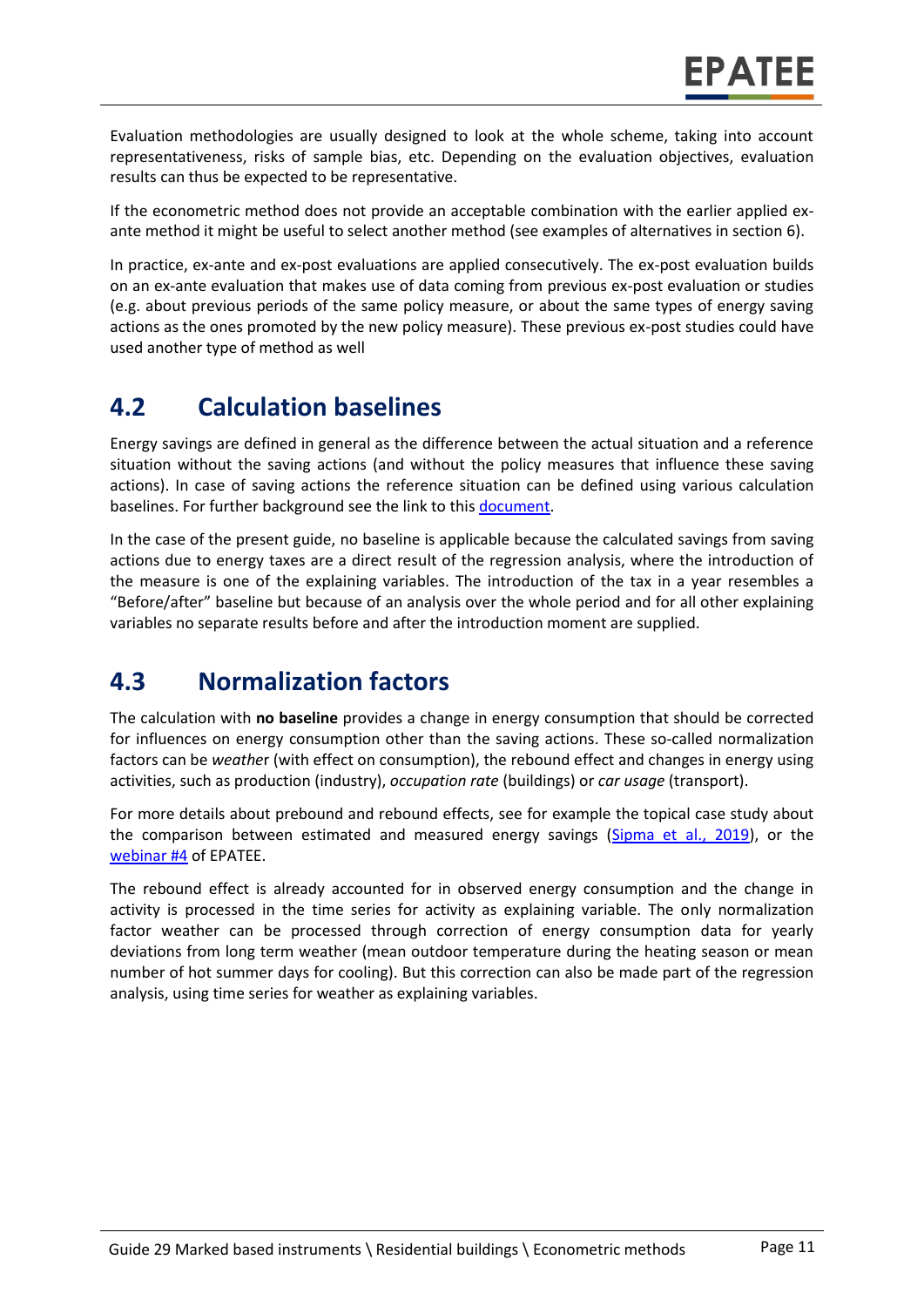### **4.4 Adjustment factors**

Adjustment factors define which part of the calculated energy savings can be attributed to a policy measure or meets the definition of savings specified in the evaluation objectives or reporting requirements (see next section on "Calculating Gross and net savings).

For a general introduction about adjustment factors, see table 1 [here.](https://www.epatee-toolbox.eu/wp-content/uploads/2019/04/Saving_calculation_methods_for_EPATEE_Toobox_2019_04_24.pdf)

The only applicable adjustment factor for this guide is Double counting (see section on Gross and Net savings). The other factors are connected to either the unitary savings or the number of actions, but these quantities are not covered in the regression analysis method.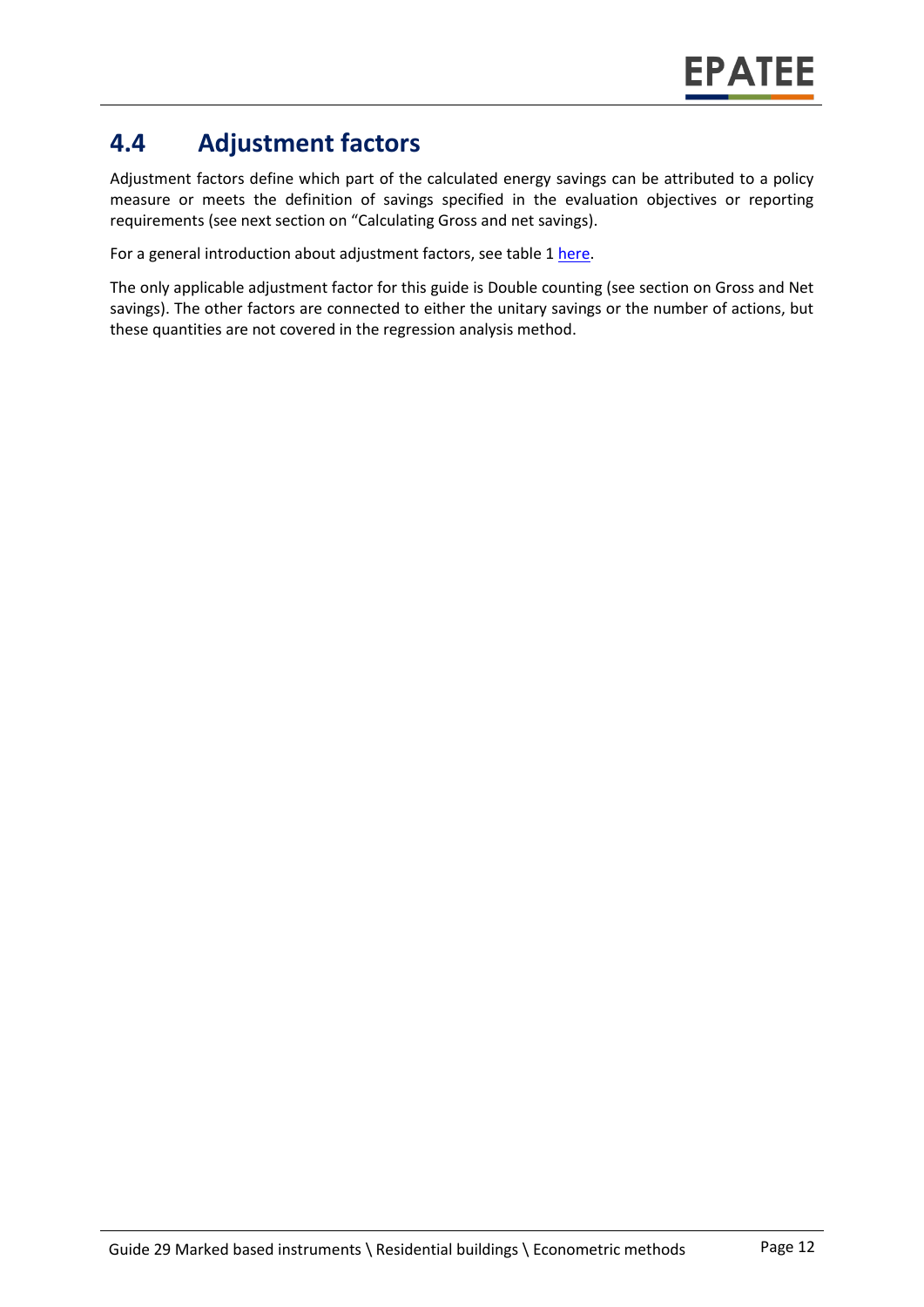### **5 | INPUT AND OUTPUT**

#### **5.1 Main data requirements and data sources and collection technics**

Data requirements specified in the table below correspond to the calculation of energy savings.

| <b>Calculation subject</b>                               | Data requirements                                                                                  | Possible data sources and<br>collection technics |
|----------------------------------------------------------|----------------------------------------------------------------------------------------------------|--------------------------------------------------|
| Energy consumption (end-use<br>or group of end-users)    | Yearly values per type of<br>energy carrier, corrected<br>for variations in heating<br>degree days | EU and national statistics                       |
| Energy price per sector (per<br>group of end-users)      | Mean prices per type of<br>energy carrier delivered to<br>end-users                                | EU and national statistics                       |
| Relevant activity levels as to<br>energy consumption     | Yearly activity level                                                                              | EU and national statistics or other<br>sources   |
| Other discrete variables (e.g.<br>other policy measures) | Introduction year of policy<br>measure (value $0 > 1$ )                                            | Policy measure overview                          |

#### **Data issues when evaluating energy savings**

The main good practice to ensure the feasibility and reliability of the evaluation of energy savings is to think about the method to be used when designing (or revising) the market-based instrument.

Experience indeed shows that unless the data collection has been planned in advance, it will be very costly, time-consuming or even impossible to collect the data required to apply most of the methods that can be used to evaluate net energy savings. Which makes that in practice, using surveys will remain the only option possible (or considered feasible).

For more details about the evaluation of net energy savings, see the dedicated topical case study (Voswinkel [et al., 2018\)](https://www.epatee-toolbox.eu/?page_id=416).

For possible other methods with different data demands see the section on alternatives for the chosen method.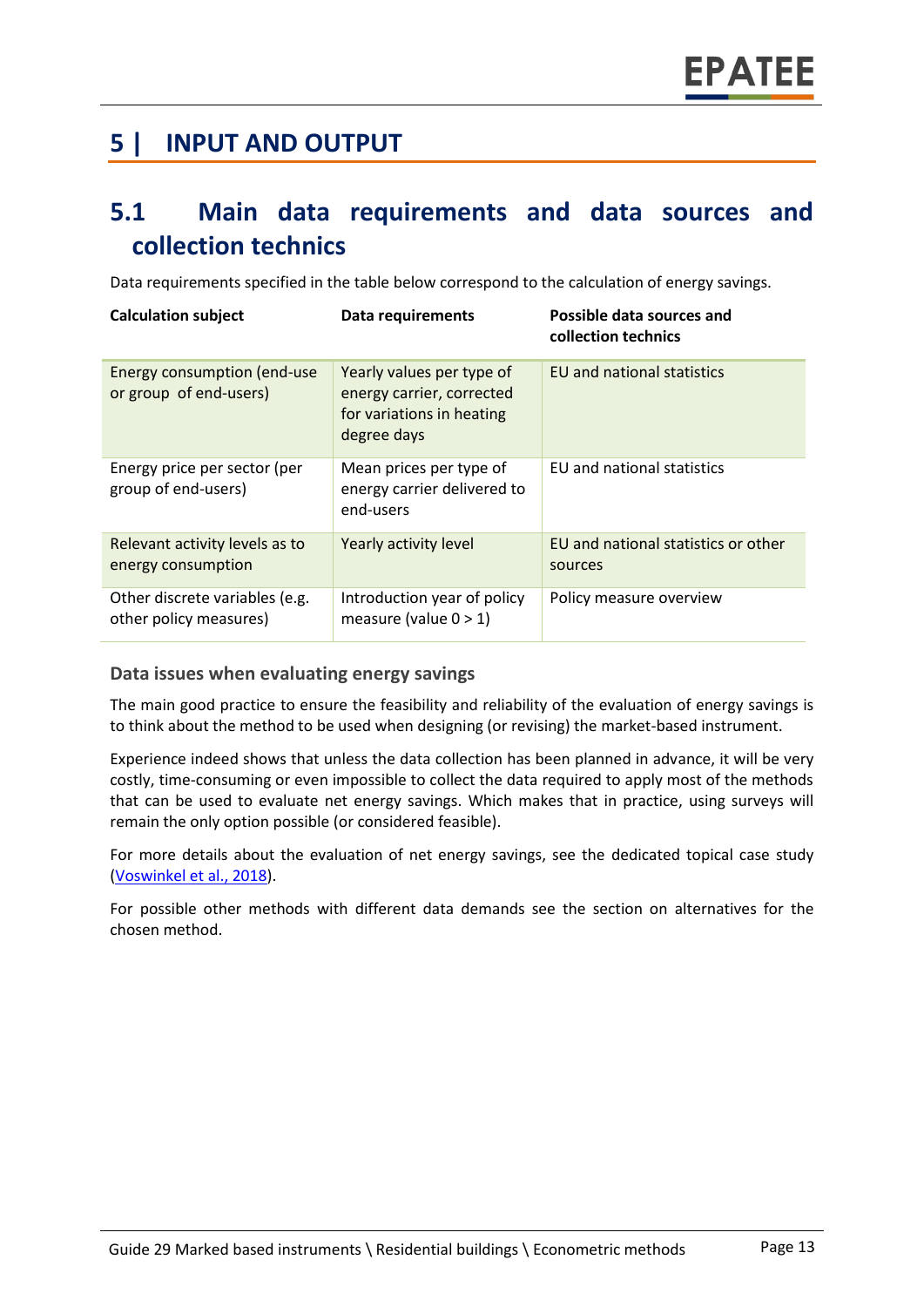#### **5.2 Energy savings in final terms or in primary terms**

Energy savings can be expressed in final terms or in primary terms See definitions about primary and final energy in the [EPATEE terminology.](https://www.epatee-toolbox.eu/wp-content/uploads/2018/10/Definitions-and-typologies-related-to-energy-savings-evaluation.pdf)

Regression analysis can calculate savings in final terms. It can also calculate savings in primary terms provided that savings at end-users are calculated for each energy carrier apart, and primary factors are available to convert the savings in final terms to savings in primary terms.

# **5.3 Energy savings over time**

Regression analysis cannot provide yearly or cumulative savings of new saving actions in a certain year as it cannot separate single saving actions (each with their own lifetime).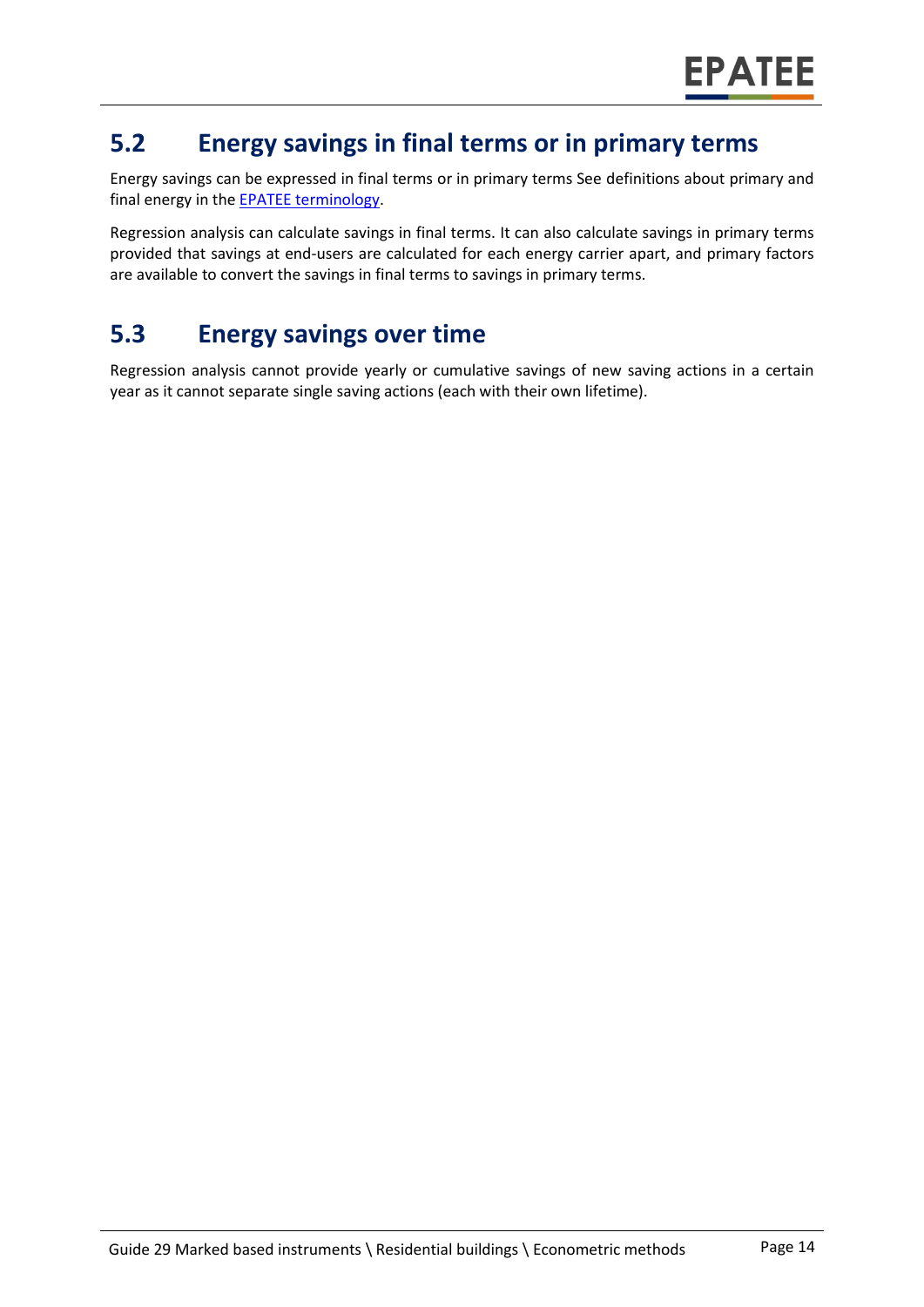# **6 | ALTERNATIVE FOR CHOSEN METHOD**

### **Alternatives for the chosen method**

Often other savings calculation methods can be applied as well, although they will all have pros and cons regarding various aspects dealt with in preceding sections.

The table below presents the pros and cons of the method for evaluating market-based instruments in residential building, and for commonly used alternative methods for the same combination of policy measure and sector.

| <b>Type of method</b>                                                         | Pros                                                                                                                                                                                                                                                                                                                                                                                                                           | Cons                                                                                                                                                                                                                                                                                                                                                                                                                                                                                                                                                                                                        |
|-------------------------------------------------------------------------------|--------------------------------------------------------------------------------------------------------------------------------------------------------------------------------------------------------------------------------------------------------------------------------------------------------------------------------------------------------------------------------------------------------------------------------|-------------------------------------------------------------------------------------------------------------------------------------------------------------------------------------------------------------------------------------------------------------------------------------------------------------------------------------------------------------------------------------------------------------------------------------------------------------------------------------------------------------------------------------------------------------------------------------------------------------|
| Deemed savings                                                                | Provide visibility to<br>$\bullet$<br>stakeholders<br>No delay in getting results<br>$\bullet$<br>from the monitoring<br>system<br>Low running cost (once the<br>catalogue is defined)<br>Calculations directly related to<br>the energy efficiency<br>improvements due to the<br>energy saving actions                                                                                                                        | Use limited to action types that<br>can be described in a<br>standardised way<br>Do not reflect the energy<br>savings achieved for a given<br>situation, but an average result<br>for a population of actions<br>Can require significant<br>preliminary efforts (if many<br>action types to be included in<br>the catalogue)<br>Quality depending on the data<br>available to define deemed<br>savings<br>Possible gaps between deemed<br>$\bullet$<br>savings and actual savings (see<br>section 4)<br>Additional method needed to<br>evaluate ex-post the additionality of<br>the savings (see section 4) |
| Engineering<br>calculations<br>(see also the related<br>Specific Guidance 30) | Can be used for almost all<br>$\bullet$<br>action types<br>Can enable to automatize<br>$\bullet$<br>energy savings calculations<br>(through standardised<br>formula for simple cases)<br>Can reflect the energy<br>$\bullet$<br>savings achieved for a<br>given situation (specific<br>calculations)<br>Limited delay in getting the<br>$\bullet$<br>results (calculations can be<br>done before the actions<br>are installed) | Require to collect data for each<br>$\bullet$<br>case (so can be costly if data<br>collected only for this purpose<br>and for large numbers of actions<br>/ projects)<br>Possible gaps between<br>$\bullet$<br>engineering estimates and<br>measured savings (see the<br>corresponding topical case study<br>(Sipma et al., 2019))<br>Additional method needed to<br>evaluate ex-post the<br>additionality of the savings (see<br>section 4)                                                                                                                                                                |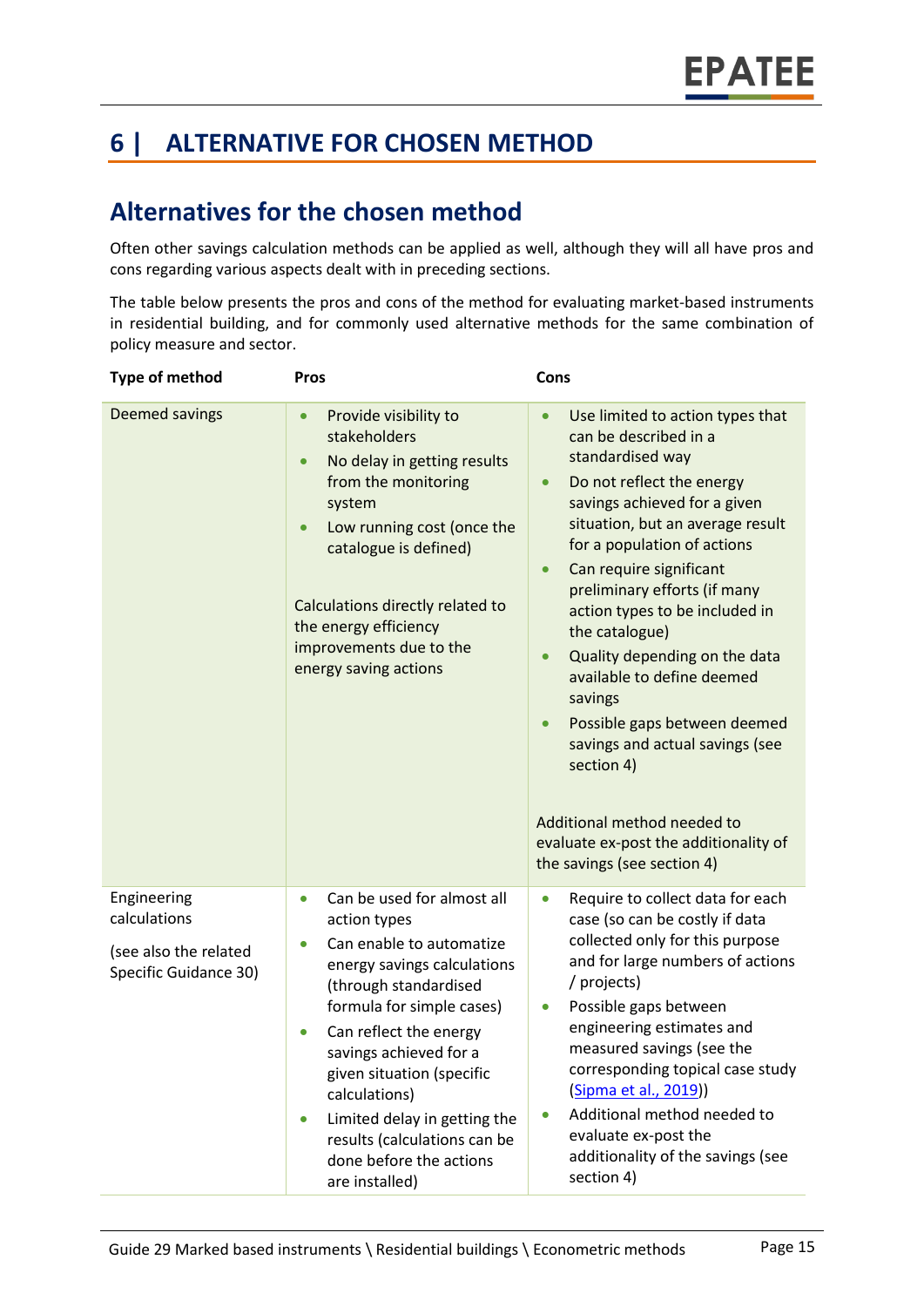

| Direct measurements                                                      | Provide data about actual<br>$\bullet$<br>energy consumption (for<br>the baseline and/or for the<br>situation with energy<br>saving actions) or about<br>actual values for key<br>parameters (e.g. power,<br>duration of use)<br>Can be used to assess<br>$\bullet$<br>performance gaps | Can be costly if measurements<br>only done for this purpose and<br>for large numbers of actions<br>If sampling is used, attention<br>$\bullet$<br>should be paid to avoid<br>sampling bias (if data are to be<br>extrapolated)<br>Additional method needed to<br>$\bullet$<br>evaluate ex-post the<br>additionality of the savings (see<br>section 4)<br>Delay in installing the actions (if<br>used to verify the baseline, then<br>time needed to make the<br>measurements, unless data are<br>already available)<br>Delay in getting the results (if<br>$\bullet$<br>used to verify the situation with<br>energy saving actions, then time<br>needed to make measurements<br>after the actions are installed +<br>time to analyse the data) |
|--------------------------------------------------------------------------|-----------------------------------------------------------------------------------------------------------------------------------------------------------------------------------------------------------------------------------------------------------------------------------------|------------------------------------------------------------------------------------------------------------------------------------------------------------------------------------------------------------------------------------------------------------------------------------------------------------------------------------------------------------------------------------------------------------------------------------------------------------------------------------------------------------------------------------------------------------------------------------------------------------------------------------------------------------------------------------------------------------------------------------------------|
| <b>Billing analysis</b><br>(see also the related<br>Specific Guidance 8) | Provide data about actual<br>$\bullet$<br>energy consumption /<br>energy savings<br>Can be used to evaluate ex-<br>$\bullet$<br>post net or additional<br>savings (if a control or<br>comparison group can be<br>found)                                                                 | Can only be used for ex-post<br>$\bullet$<br>evaluation<br>Frequent difficulties to collect<br>$\bullet$<br>billing data (unless data<br>collection carefully planned and<br>prepared in advance, e.g.<br>collecting participants' approval<br>when actions are installed)<br>Difficulties to get representative<br>samples (cf. sampling bias + data<br>losses along the evaluation<br>process)<br>Delays in getting the result (at<br>$\bullet$<br>least one year to get the<br>consumption after installing<br>actions + time to process and<br>analyse data)<br>Difficulties to find relevant<br>control or comparison groups<br>(when assessing net or<br>additional savings)                                                             |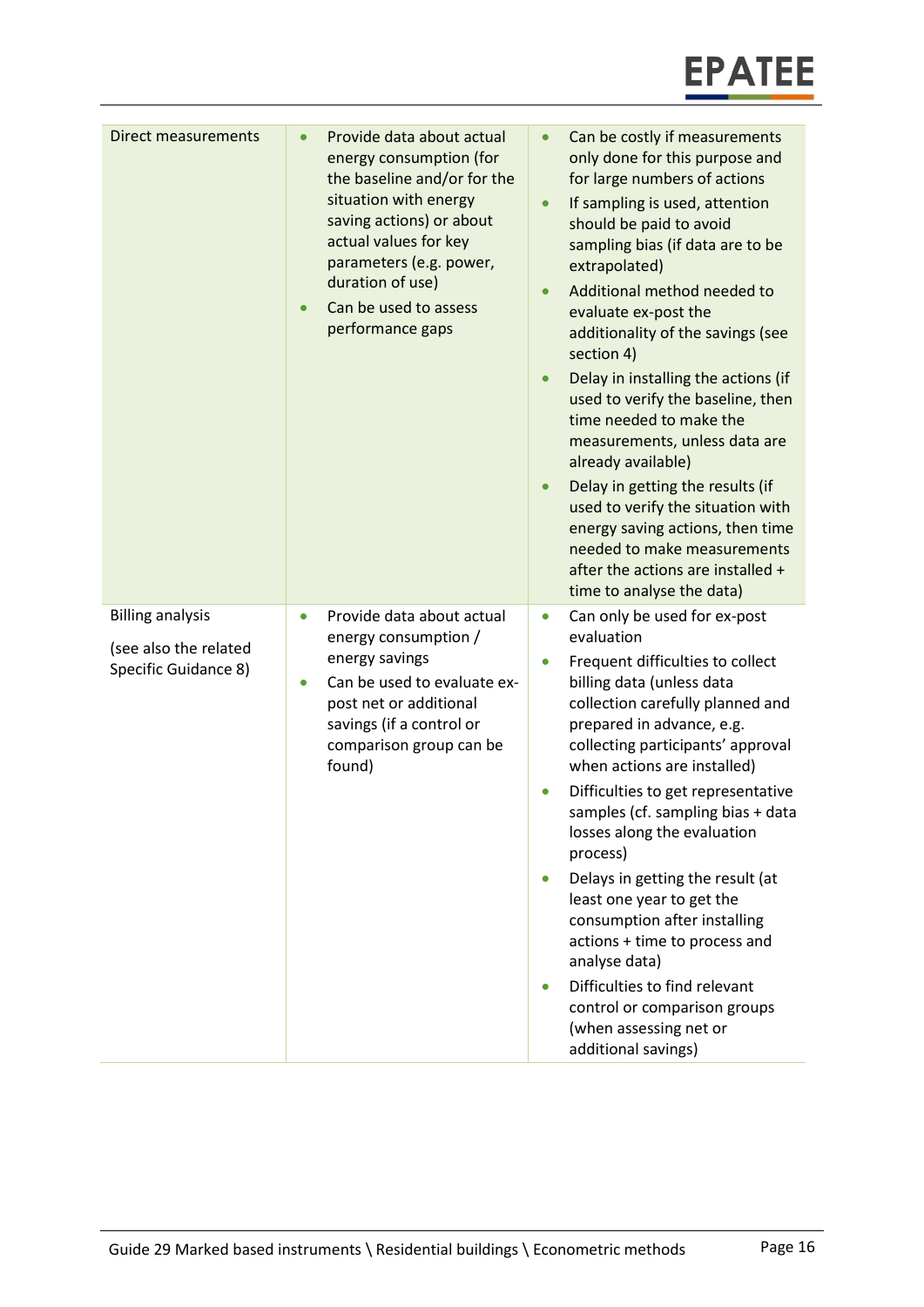# **7 | ADDITIONAL EVALUATION RESULTS**

### **7.1 Calculating avoided CO<sup>2</sup> emissions**

Avoided  $CO<sub>2</sub>$  emissions can be evaluated from the energy savings by applying emission factors. Four key aspects are to be taken into account when choosing the emission factor(s):

- 1) Emission factors vary according to the **energy type**, so the data about energy savings need to be available per energy type.
- 2) Emission factors for a given type of energy **can vary over time** (especially for **electricity**).
- 3) Emission factors can take into account:
	- a. **Direct emission factors**: that take into account the emissions generated when producing the energy used;
	- b. **Lifecycle emission factors**: that take into account all the emissions generated from the extraction of the energy resources up to the dismantling of the energy plant.

Due to the differences that the choice of emission factor(s) can induce, it is important to document what emission factor(s) has(have) been used.

The reduction in  $CO<sub>2</sub>$ -emissions can only be calculated when savings are calculated per relevant energy carrier and a specific emission factor is available for each energy carrier

The avoided emission of **other greenhouse gasses** due to energy savings are not taken into account here, as these emissions (and more specifically their reductions) are generally negligible compared to CO<sup>2</sup> (apart from policy measures targeting the agriculture sector).

When needed, **IPCC** (Intergovernmental Panel on Climate Change) provides a **[detailed database of](https://www.ipcc-nggip.iges.or.jp/EFDB/main.php)  [peer-reviewed emission factors](https://www.ipcc-nggip.iges.or.jp/EFDB/main.php)**.

### **7.2 Calculating cost-effectiveness**

Cost-effectiveness is the ratio between costs to achieve energy savings and the amount of savings and possibly other benefits.

A distinction can be made according to the point of view adopted to assess cost-effectiveness:

- Cost-effectiveness for the end-user or participant (e.g. payback time)
- Cost-effectiveness from the obligated parties' point of view (e.g. least cost of target achievement)
- Cost-effectiveness for society at large (e.g. social net present value)
- Cost-effectiveness from the point of view of the public authority (e.g. comparing different types of policy measures)

For more details about the different perspectives, see for example [\(Breitschopf](https://epatee.eu/system/tdf/epatee_report_on_the_knowledge_base.pdf?file=1&type=node&id=29&force=1) et al., 2018).

In the case of an EEO scheme, the calculation of cost-effectiveness requires to collect other data on top of the ones used to calculate energy savings, as summarized in the table below. The costs and benefits listed in this table apply when considering the point of view of categories (i.e. all participants together, all obligated parties together, etc.). When making a cost-benefit analysis from an individual point of view (i.e. one participant, one obligated party), the selection of costs and benefits can be different according to the own view and practice of this participant or obligated party.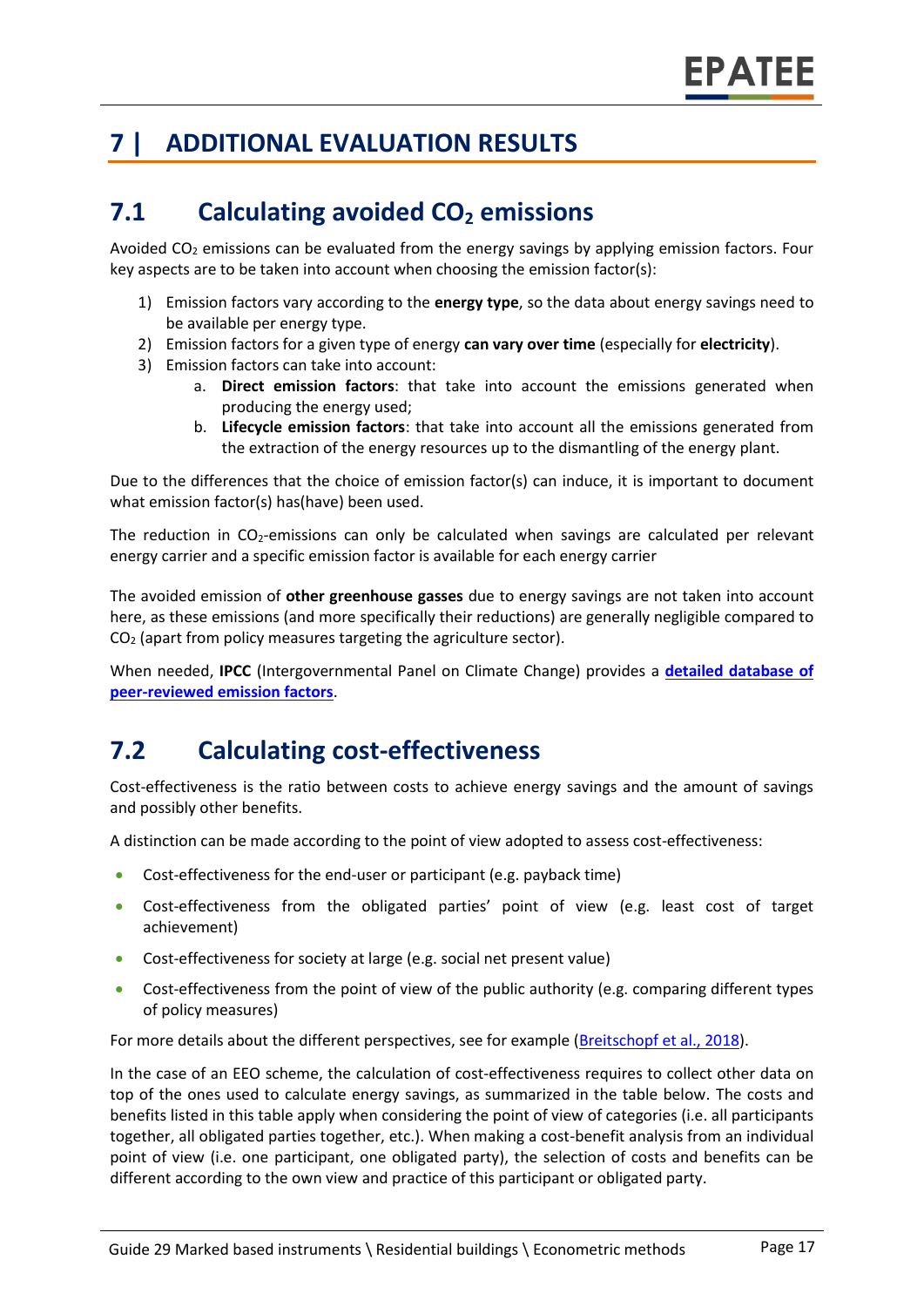| <b>Point of view</b>  | Costs                                                                                                                                                                                                                  | <b>Benefits</b>                                                                                                                                                                                                                                   |
|-----------------------|------------------------------------------------------------------------------------------------------------------------------------------------------------------------------------------------------------------------|---------------------------------------------------------------------------------------------------------------------------------------------------------------------------------------------------------------------------------------------------|
| Participants          | Part of the investments paid<br>$\bullet$<br>by the participants                                                                                                                                                       | Financial aids received from obligated<br>$\bullet$<br>parties (or other intermediaries)<br>Gross energy savings<br>$\bullet$                                                                                                                     |
| Obligated<br>parties  | Costs to achieve their<br>$\bullet$<br>targets*<br>Losses in revenues (due to<br>$\bullet$<br>the additional energy<br>savings)                                                                                        | Costs recovered on network tariffs (if<br>$\bullet$<br>energy distributors) or energy prices (if<br>energy suppliers)<br>Costs of energy production (or<br>$\bullet$<br>distribution or purchase) avoided due to<br>the additional energy savings |
| Public<br>authorities | <b>Administration costs</b><br>$\bullet$<br>Losses in tax revenues (due<br>$\bullet$<br>to additional energy savings)                                                                                                  | Increases in tax revenues (due to<br>$\bullet$<br>additional investments made in energy<br>efficiency actions)                                                                                                                                    |
| Society               | Part of the investments paid<br>$\bullet$<br>by the participants (for<br>additional actions only)<br>Costs of the obligated<br>$\bullet$<br>parties<br>Administration costs for the<br>$\bullet$<br>public authorities | Additional energy savings<br>$\bullet$                                                                                                                                                                                                            |

\*: when possible, these costs can be disaggregated in sub-categories, especially to differentiate administration costs (e.g. costs of reporting to the public authority), communication & marketing costs (e.g. communication campaigns) and costs related to the technical or financial support provided to final customers (e.g. energy audits, grants). It can also be useful to identify costs related to quality processes and monitoring.

NOTE: the table above does not deal with **non-energy impacts**. Depending on the context and objectives of the EEO scheme, non-energy benefits can be larger than the benefits from energy savings. When assessing the cost-effectiveness of an EEO scheme from the society's point of view, it is therefore recommended to consider if it is relevant to include non-energy impacts in the scope of analysis.

Experience has shown that the fact that EEO scheme involves private actors makes it often **difficult to collect cost data**, and particularly homogeneous cost data. When obligated parties report cost data, it is indeed common that they use different sub-categories of costs, or only their "total" costs (with a different scope of "total" costs from one obligated party to the other).

When possible, it can therefore be useful to consult with obligated parties to define clear categories of costs.

When the obligated parties are energy distributors, they usually have to report their total costs to the energy regulatory authority, so that they are allowed to recover their costs on network tariffs. This provides information about total costs for obligated parties. But it does not mean that costs per sub-categories will be available.

When the obligated parties are energy suppliers, there is usually no direct obligation for them to report cost data. This can be asked by the public authorities on a voluntary basis. Or it can be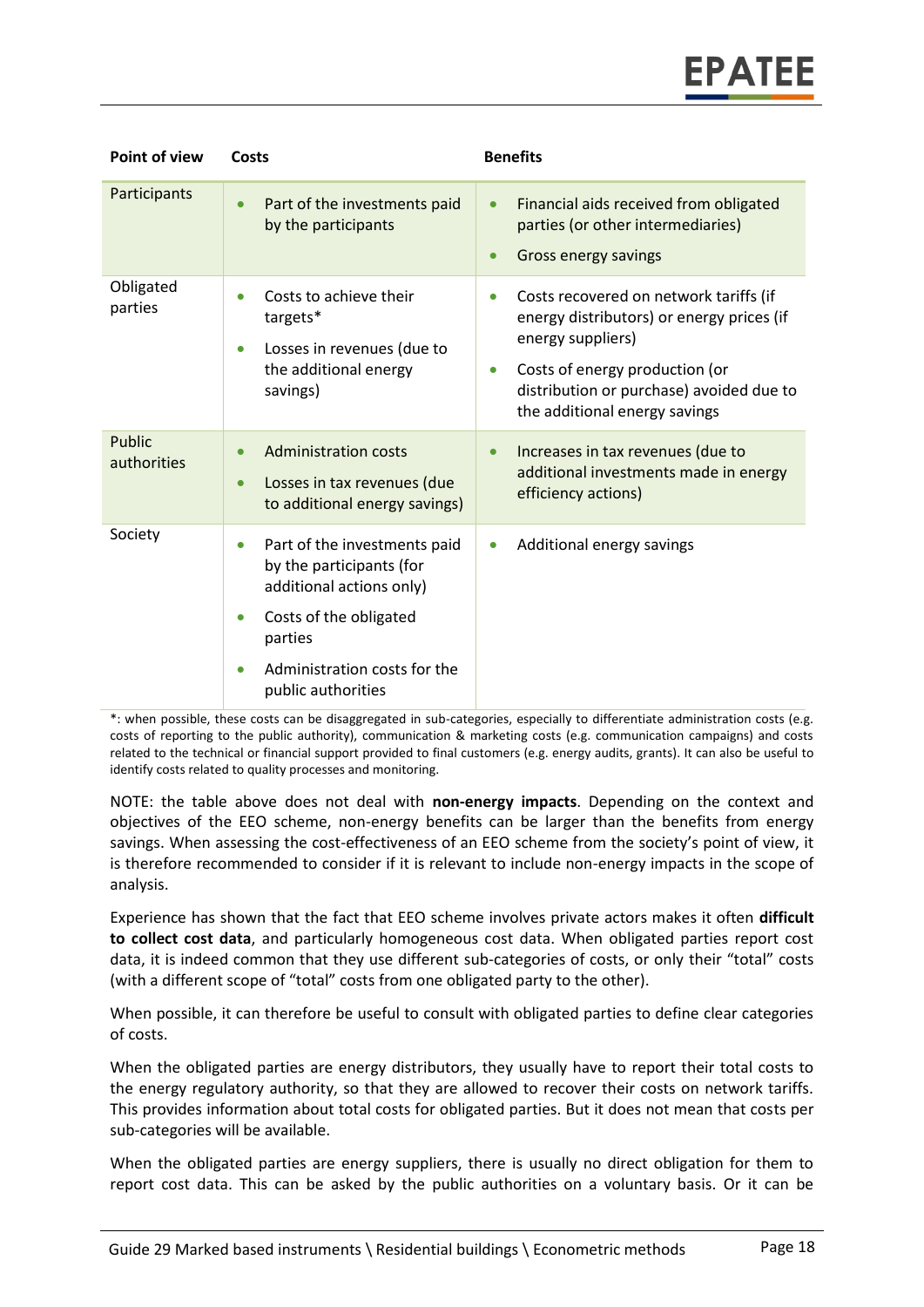required by including a specific provision in the law enforcing the scheme (if enforced by law). However there could be limitations due to other legal provisions about confidentiality of strategic data for private actors.

Depending on the indicator(s) used to assess cost-effectiveness, it can be needed to use discount factors (e.g. when the indicator is Net Present Values). In that case, it is important to document the use of discount factors, and if possible to make a sensitivity analysis (testing several values or ranges of discount factors). As this can affect significantly the results.

Likewise, the calculations of cost-effectiveness indicators will usually require to consider scenarios of energy prices over given periods. The assumptions about trends in energy prices should be documented. Whenever possible, it is recommended to make a sensitivity analysis (testing several scenarios of energy prices).

For more discussions about cost-benefit analysis of EEO schemes in Europe, see for example [\(Rosenow and Bayer 2017\)](https://www.eceee.org/library/conference_proceedings/eceee_Summer_Studies/2017/2-policy-governance-design-implementation-and-evaluation-challenges/costs-and-benefits-of-energy-efficiency-obligations-a-review-of-european-programmes/).

For the policy measure covered in this guide no cost-effectiveness can be calculated because it concerns a top-down approach without data on saving actions with their (cost) savings, investments, etc.

#### **7.3 Calculating other Co-benefits**

Possible co-benefits from saving energy concern:

- Extra employment
- Reduction of energy poverty
- Other emission reductions ( $NO<sub>x</sub>$ ,  $SO<sub>2</sub>$ , fine particles, etc.)
- Better indoor climate
- Reduced dependency on (insecure) energy import

For a general background about non-energy impacts, see the corresponding [EPATEE general](https://www.epatee-toolbox.eu/evaluation-principles-and-methods/general-principles/evaluating-impacts-other-than-energy-savings/)  [guidance.](https://www.epatee-toolbox.eu/evaluation-principles-and-methods/general-principles/evaluating-impacts-other-than-energy-savings/)

For the same reasons as mentioned for cost-effectiveness most of the other co-benefits cannot be calculated for this guide. Only reduced import dependency can be determined from the savings, provided that the effect of taxation is calculated per energy carrier type.

For the case of EEO scheme in the residential sector, a special attention is frequently paid to the impacts on **energy poverty**. This is indeed now required by the amended Energy Efficiency Directive (EU2018 (2002)).

Indeed for most EEO schemes, the costs incurred by the obligated parties will be recovered, partly or fully, either on network tariffs (if energy distributors) or energy prices (if energy suppliers). So at the end, EEO schemes can have an impact on energy prices, thereby increasing the risks of energy poverty.

However, the impact of an EEO scheme on energy prices should be compared to existing levels of taxations on energy prices, as well as to current trends in wholesale energy prices. If the impact of the EEO scheme is small compared to these, therefore it also means that its possible negative impact on energy poverty is also limited.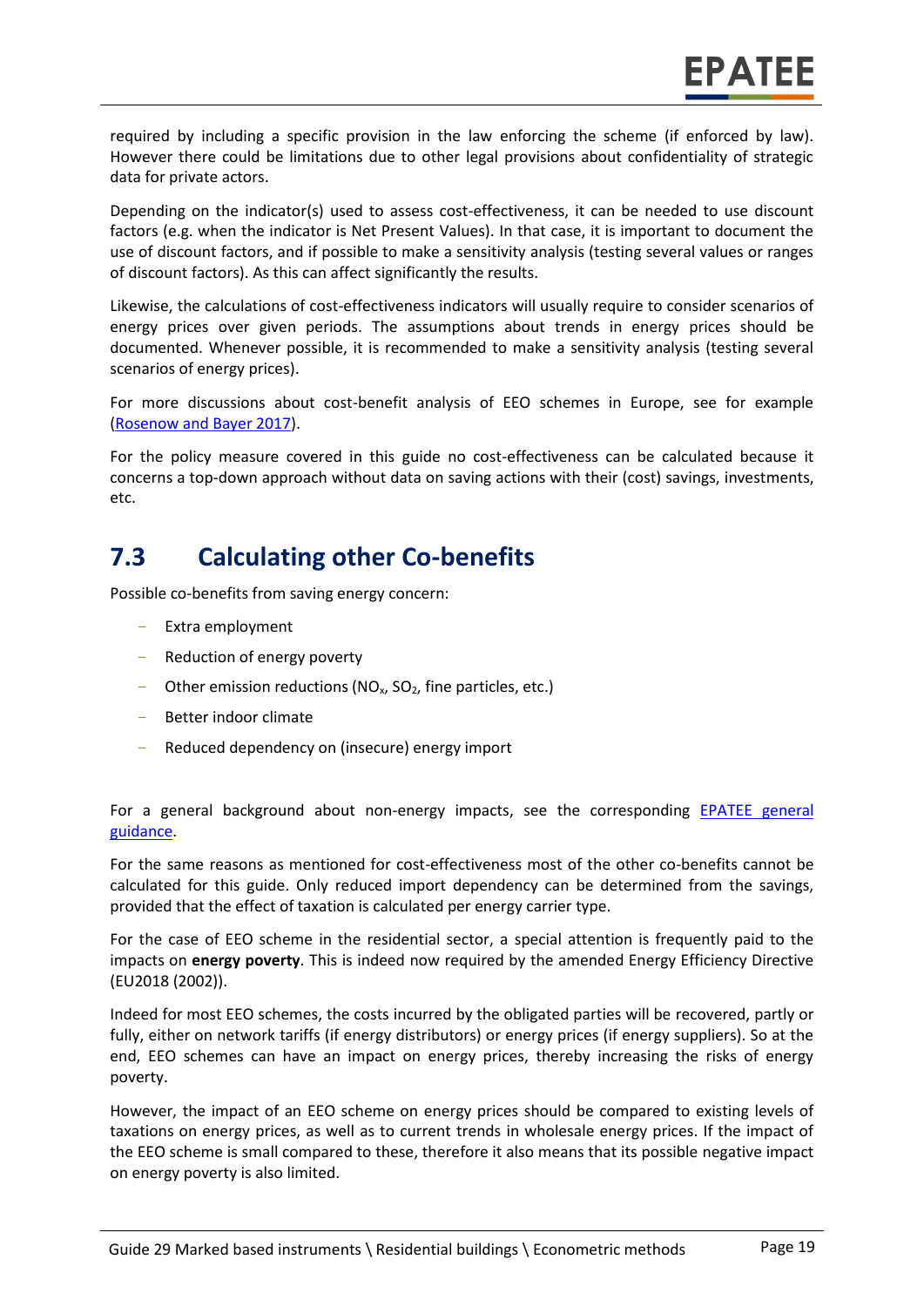At the opposite, some EEO schemes include specific objectives or provisions to tackle energy poverty. For example, this is the priority objective and single scope of the new period of the UK EEO scheme (since December 2018).

In case of a transversal EEO scheme (covering several sectors), the evaluation objectives can also include assessing the possible cross-sectoral effects in terms of cross-subsidizing. Such effects can for example happen when it is more cost-effective for obligated parties to achieve their targets in a given sector, whereas costs will be recovered on energy prices in all sectors.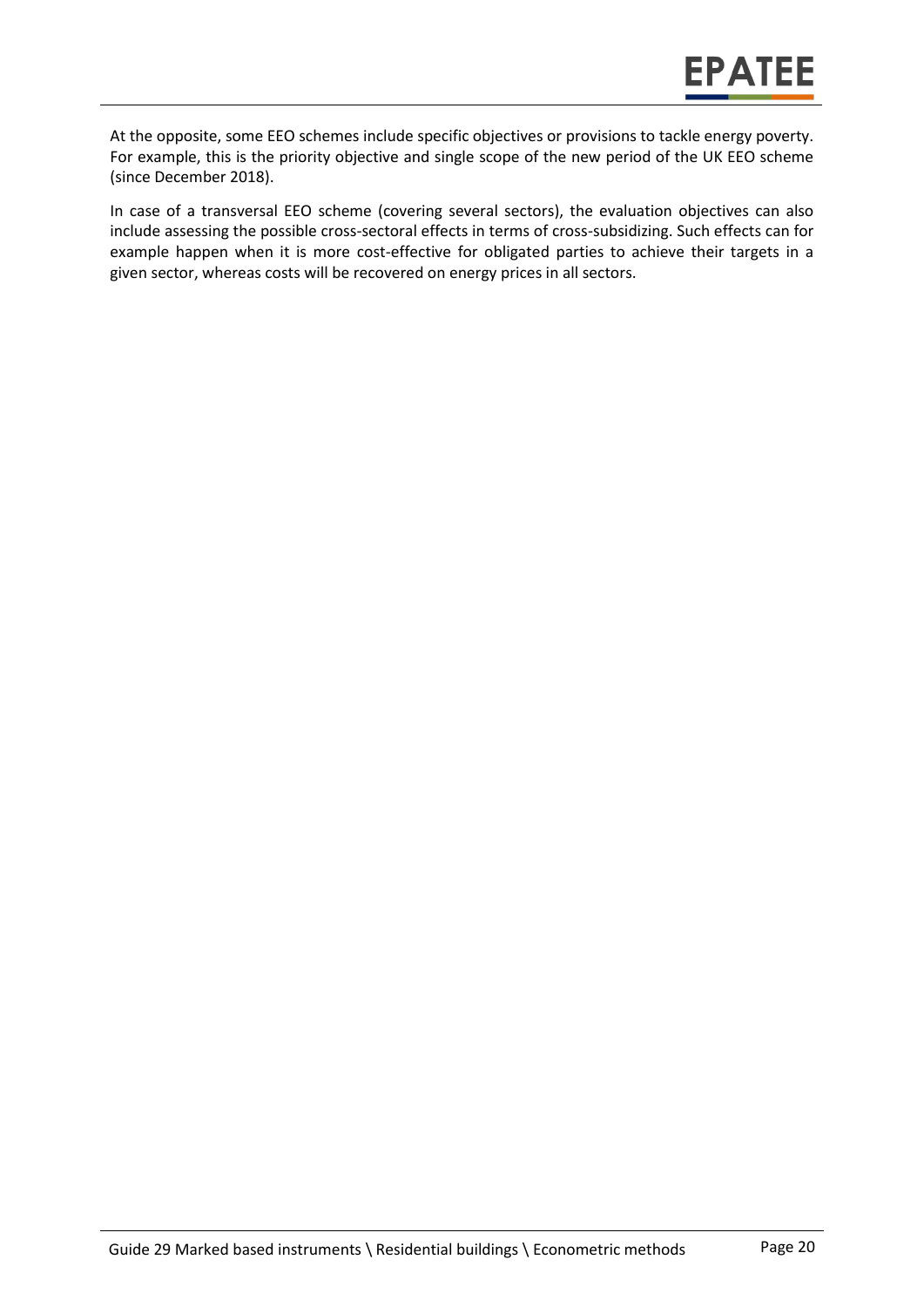

### **8 | CONCRETE EXAMPLES**

I.G. Hamilton, A.J. Summerfield, D. Shipworth, J.P. Steadman, T. Oreszczyn, R.J. Lowe *Energy efficiency uptake and energy Savings in English houses: a cohort study* Energy and Buildings, 118 (2016), pp. 259-276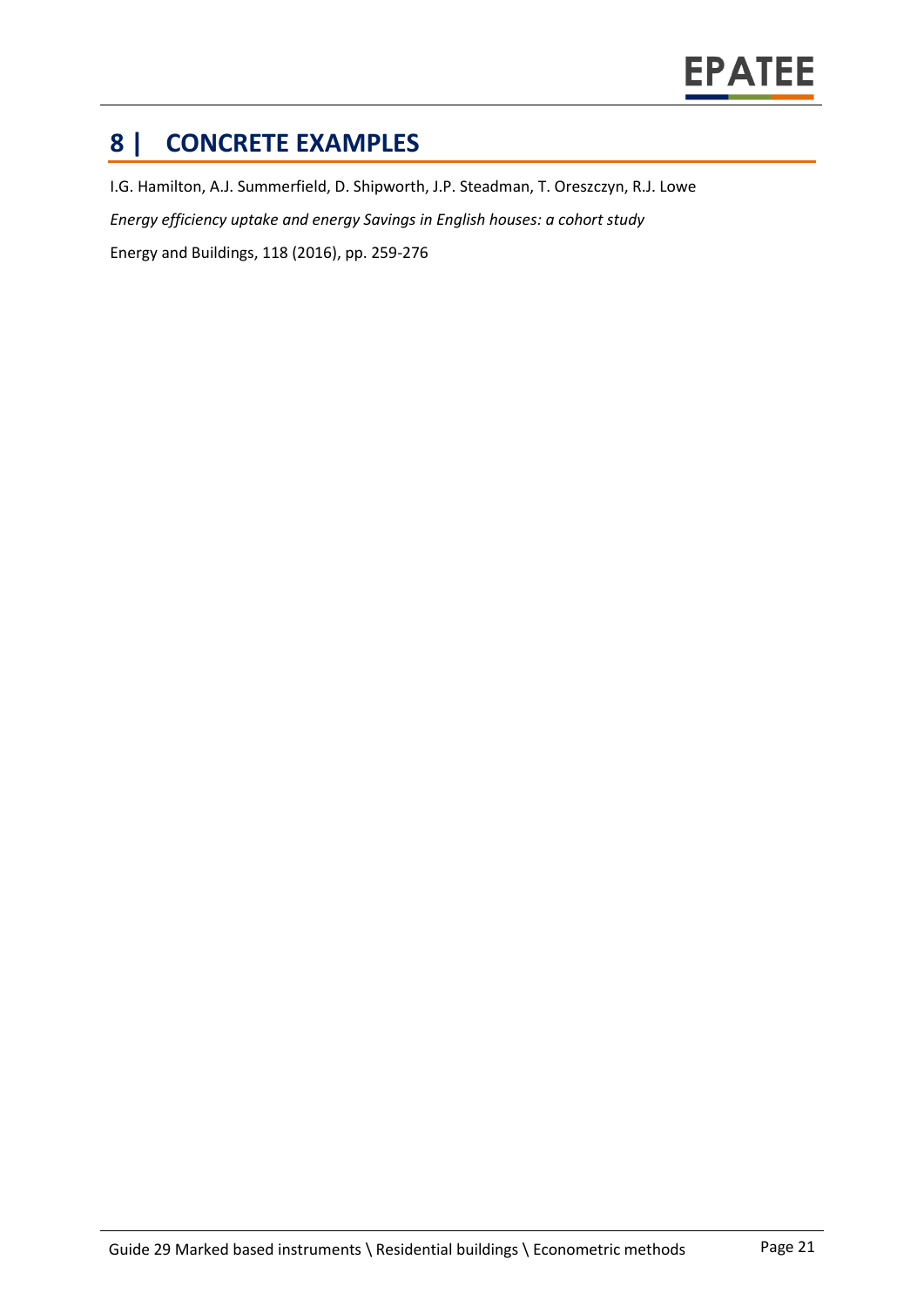#### **9 | FURTHER READING**

#### **General guidance on evaluations**

- Baumgartner, R. (2017). Chapter 12: Survey Design and Implementation for Estimating Gross Savings Cross-Cutting Protocol. The Uniform Methods Project: Methods for Determining Energy-Efficiency Savings for Specific Measures. Prepared for NREL (National Renewable Energy Laboratory), September 2017.<http://www.nrel.gov/docs/fy17osti/68568.pdf>
- Hoffman, I., Schiller, S., Todd, A., Billingsley, M., Goldman, C., Schwartz, L., 2015. Energy Savings Lifetimes and Persistence: Practices, Issues and Data. Technical Brief, Lawrence Berkeley National Laboratory, May 2015[. https://emp.lbl.gov/publications/energy-savings-lifetimes-and](https://emp.lbl.gov/publications/energy-savings-lifetimes-and)
- Eichhammer et al., 2008. Distinction of energy efficiency improvement measures by type of appropriate evaluation method. Final Report on Evaluation and Monitoring for the EU Directive on Energy End-Use Efficiency and Energy Services. [EMEEES Project report.](https://www.epatee-lib.eu/media/docs/EMEEES_WP3_Report_Final.pdf)

#### **Relevant case studies**

EPATEE Case Study "[UNITED KINGDOM] [Supplier Obligations](https://epatee.eu/system/tdf/epatee_case_study_uk_supplier_obligations_ok_0.pdf?file=1&type=node&id=82)"